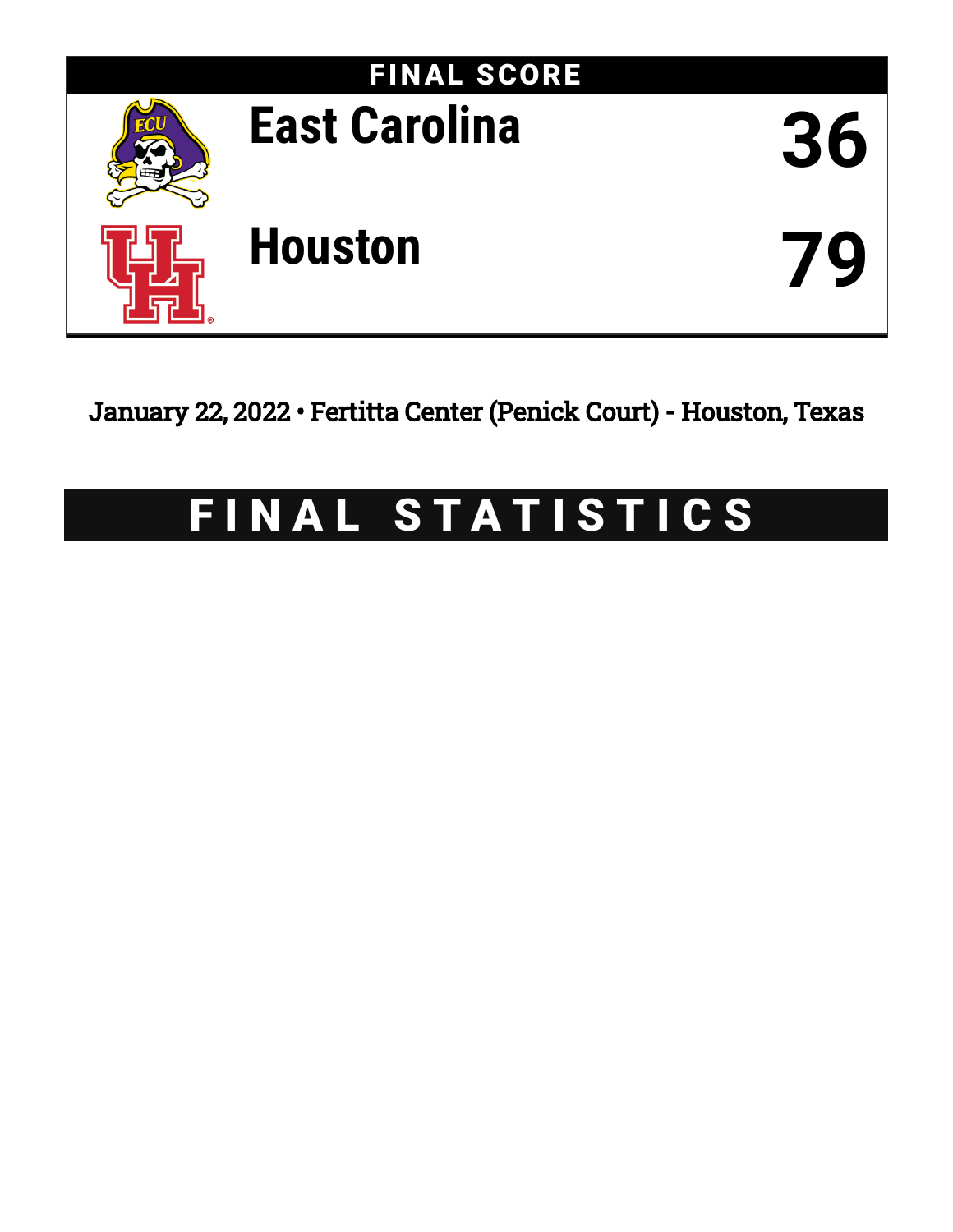#### **Official Box Score East Carolina vs Houston Game Totals -- Final Statistics January 22, 2022 at Fertitta Center (Penick Court) - Houston, Texas**



#### **East Carolina 36**

| No. | Player                  | S  | Pts          | FG       | 3FG      | FT.       | <b>OR</b> | <b>DR</b>      | TR             | <b>PF</b> | A | TO           | Blk            | Stl         | Min | $+/-$        |
|-----|-------------------------|----|--------------|----------|----------|-----------|-----------|----------------|----------------|-----------|---|--------------|----------------|-------------|-----|--------------|
| 02  | NEWTON, TRISTEN         | G  | 14           | $2 - 11$ | $0 - 4$  | $10 - 12$ |           | 5              | 6              | 3         |   | 4            | 0              | 0           | 32  | $-34$        |
| 11  | MILES, JJ               | G  | $\mathbf{0}$ | $0 - 2$  | $0 - 1$  | $0 - 0$   | 0         | $\Omega$       | 0              |           | 0 | 0            | $\mathbf{0}$   | 0           | 14  | $-24$        |
| 12  | ROBINSON-WHITE, TREMONT | G  | 0            | $0 - 7$  | $0 - 5$  | $0 - 0$   | 1         | 0              |                |           | 1 |              | 0              | 0           | 26  | -34          |
| 13  | JACKSON, VANCE          | F  | 5            | $1 - 6$  | $1 - 3$  | $2 - 2$   | 0         | 3              | 3              | 3         | 0 |              | 0              |             | 23  | -27          |
| 20  | FRINK, ALANZO           | F  | 5            | $1 - 5$  | $0 - 0$  | $3-6$     | 0         | 3              | 3              | 3         | 0 | 3            | 1              | 0           | 20  | $-24$        |
| 00  | REYES, ALEXIS           | G  | $\mathbf{0}$ | $0 - 0$  | $0 - 0$  | $0 - 0$   | 0         | 0              | $\mathbf{0}$   |           | 0 | 0            | $\mathbf{0}$   | $\mathbf 0$ | 3   | $\mathbf{0}$ |
| 01  | SMALL, JAVON            | G  | 0            | $0 - 3$  | $0 - 2$  | $0 - 0$   | 0         | 0              | 0              | 0         | 0 |              | 0              | 0           | 15  | $-14$        |
| 03  | FELTON, RJ              | G  | 4            | $2 - 7$  | $0 - 2$  | $0 - 2$   | 3         | 1              | 4              | 0         |   | 0            | $\Omega$       | 0           | 27  | $-23$        |
| 21  | DEBAUT, LUDGY           | С  | 4            | $1 - 2$  | $0 - 0$  | $2 - 2$   | 1         | 4              | 5              | 1         | 0 | 0            | $\Omega$       | 1           | 15  | $-15$        |
| 23  | JOHNSON, BRANDON        | F. | 3            | $1 - 5$  | $0 - 1$  | $1 - 2$   | 0         | $\overline{2}$ | $\overline{2}$ | 2         | 0 | 0            | $\Omega$       | 0           | 17  | $-16$        |
| 25  | <b>LESTIN, MARLON</b>   | F  | 1            | $0 - 1$  | $0 - 0$  | $1 - 2$   | 1         | 1              | $\overline{2}$ | 1         | 0 | 0            |                | 1           | 5   | -4           |
| 42  | KASANGANAY, DAVE        | G  | $\mathbf{0}$ | $0 - 1$  | $0 - 1$  | $0 - 0$   | 0         | $\Omega$       | $\mathbf{0}$   | 0         | 0 | $\mathbf{0}$ | $\Omega$       |             | 3   | $\mathbf 0$  |
|     | <b>TEAM</b>             |    |              |          |          |           | 6         | 1              |                | $\Omega$  |   | 3            |                |             |     |              |
|     | <b>TOTALS</b>           |    | 36           | $8 - 50$ | $1 - 19$ | $19 - 28$ | 13        | 20             | 33             | 16        | 3 | 13           | $\overline{2}$ | 4           | 199 |              |

| Game                                | 8-50     | $16.0\%$ | $1 - 19$ | 05.3% | 19-28     | 67.9% |                                                   |
|-------------------------------------|----------|----------|----------|-------|-----------|-------|---------------------------------------------------|
| 2nd Half                            | $5-24$   | 21%      | $1 - 9$  | 11%   | $11 - 19$ | 58%   | Largest lead: By 0 at -<br>Technical Fouls: None. |
| 1st Half                            | $3 - 26$ | 12%      | $0 - 10$ | 00%   | 8-9       | 89%   | Biggest Run: 4-0                                  |
| <b>Shooting By Period</b><br>Period | FG       | FG%      | 3FG      | 3FG%  | FТ        | FT%   | Deadball Rebounds: 5,0<br>Last FG: 2nd-05:23      |

#### **Houston 79**

|     | 1 IVWVLVII <i>I</i> V    |    |               |           |          |           |                |          |                |               |              |               |             |          |     |                |
|-----|--------------------------|----|---------------|-----------|----------|-----------|----------------|----------|----------------|---------------|--------------|---------------|-------------|----------|-----|----------------|
| No. | Plaver                   | S  | Pts           | FG.       | 3FG      | FT        | 0R             | DR.      | TR             | PF            | A            | TO            | <b>B</b> lk | Stl      | Min | $+/-$          |
| 01  | SHEAD, JAMAL             | G  | 7             | $2 - 5$   | $0 - 0$  | $3 - 3$   |                | 2        | 3              | 2             | 5            |               |             | 4        | 32  | 33             |
| 04  | MOORE, TAZE              | G  | 9             | $4 - 12$  | $1-5$    | $0 - 0$   | $\overline{2}$ | 6        | 8              | 2             | 3            | 2             | 0           |          | 34  | 37             |
| 11  | <b>EDWARDS, KYLER</b>    | G  | 25            | $7 - 13$  | $6 - 11$ | $5 - 5$   | 2              | 6        | 8              | 4             |              | 0             | 0           | 0        | 27  | 30             |
| 25  | <b>CARLTON, JOSH</b>     | F. | 14            | $7 - 12$  | $0 - 0$  | $0 - 2$   | 5              | 4        | 9              |               | 2            | $\mathcal{P}$ | 3           |          | 22  | 20             |
| 35  | WHITE JR, FABIAN         | F  | 8             | $4 - 10$  | $0 - 3$  | $0 - 0$   | 1              | 3        | 4              | 3             |              |               |             |          | 20  | 26             |
| 02  | ARMBRESTER, ROBBIE       | G  | 0             | $0 - 1$   | $0 - 0$  | $0 - 1$   | 0              |          |                |               | 0            |               | 0           |          |     | $\overline{4}$ |
| 03  | <b>WALKER JR., RAMON</b> | G  | 3             | $1 - 2$   | $1 - 2$  | $0 - 0$   | 1              | 5        | 6              | 4             | $\Omega$     | 0             | $\Omega$    | 0        | 17  | 25             |
| 05  | <b>FRANCIS, JA'VIER</b>  | F. | $\mathcal{P}$ | $0 - 1$   | $0 - 0$  | $2 - 5$   | $\overline{2}$ | 0        | $\overline{2}$ | $\mathcal{P}$ | $\mathbf{0}$ |               | 4           | $\Omega$ | 10  | 9              |
| 13  | ROBERTS, J'WAN           | F  | 2             | $1 - 3$   | $0 - 0$  | $0 - 0$   | 2              |          | 3              | 0             | 1            |               | $\Omega$    | $\Omega$ | 20  | 17             |
| 20  | ELVIN, RYAN              | G  | $\Omega$      | $0 - 0$   | $0 - 0$  | $0 - 0$   | 0              | $\Omega$ | $\Omega$       | $\Omega$      | 0            | 0             | $\Omega$    | $\Omega$ | 3   | $\Omega$       |
| 32  | <b>CHANEY, REGGIE</b>    | F. | 9             | $4 - 4$   | $0 - 0$  | $1 - 1$   | 0              | 3        | 3              | 3             | 1            | 0             | $\Omega$    | 0        | 7   | 14             |
|     | <b>TEAM</b>              |    |               |           |          |           | 0              | 2        | 2              | $\Omega$      |              | 0             |             |          |     |                |
|     | <b>TOTALS</b>            |    | 79            | $30 - 63$ | $8 - 21$ | $11 - 17$ | 16             | 33       | 49             | 22            | 20           | 9             | 9           | 8        | 199 |                |

| Game                                | $30 - 63$ | 47.6% | $8 - 21$ | 38.1% | $11 - 17$ | 64.7% |   |
|-------------------------------------|-----------|-------|----------|-------|-----------|-------|---|
| 2nd Half                            | 14-31     | 45%   | $2 - 10$ | 20%   | $5 - 11$  | 45%   |   |
| 1st Half                            | 16-32     | 50%   | հ-11     | 55%   | 6-6       | 100%  | B |
| <b>Shooting By Period</b><br>Period | FG        | FG%   | 3FG      | 3FG%  | FT        | FT%   |   |

*Deadball Rebounds:* 3,0 *Last FG:* 2nd-04:04 *Biggest Run:* 13-0 *Largest lead:* By 43 at 2nd-00:59 *Technical Fouls:* None.

| Game Notes:                                                                          | <b>Score</b>                         | 1st | 2 <sub>nd</sub> | тот | <b>Points</b> | ECU | HOU |
|--------------------------------------------------------------------------------------|--------------------------------------|-----|-----------------|-----|---------------|-----|-----|
| Officials: Sean Casady, Landon Brandes, Lucas<br><b>Santos</b>                       | ECU                                  |     | 22              | 36  | In the Paint  |     | 40  |
| Attendance: 7287                                                                     | HOU                                  | 44  | 35              | 79  | Off Turns     |     |     |
|                                                                                      |                                      |     |                 |     | 2nd Chance    |     | 19  |
| Start Time: 06:05 PM ET<br>$F = F \cdot F \cdot F \cdot F$ and an extent $F \cdot F$ | ECU led for 0:00. HOU led for 38:57. |     |                 |     | Fast Break    |     |     |

End Time: **08:08 PM ET** Game Duration: **2:03** Conference Game;

**Game was tied for 0:49.**<br>Times tied: 0 Lead Times tied: **0** Lead Changes: **0**

| <b>Points</b>     | ECU            | <b>HOU</b>     |
|-------------------|----------------|----------------|
| In the Paint      | 12             | 40             |
| Off Turns         | 8              | 17             |
| 2nd Chance        | 5              | 19             |
| <b>Fast Break</b> |                | 11             |
| Bench             | 12             | 16             |
| Per Poss          | 0.545<br>18/66 | 1.295<br>36/61 |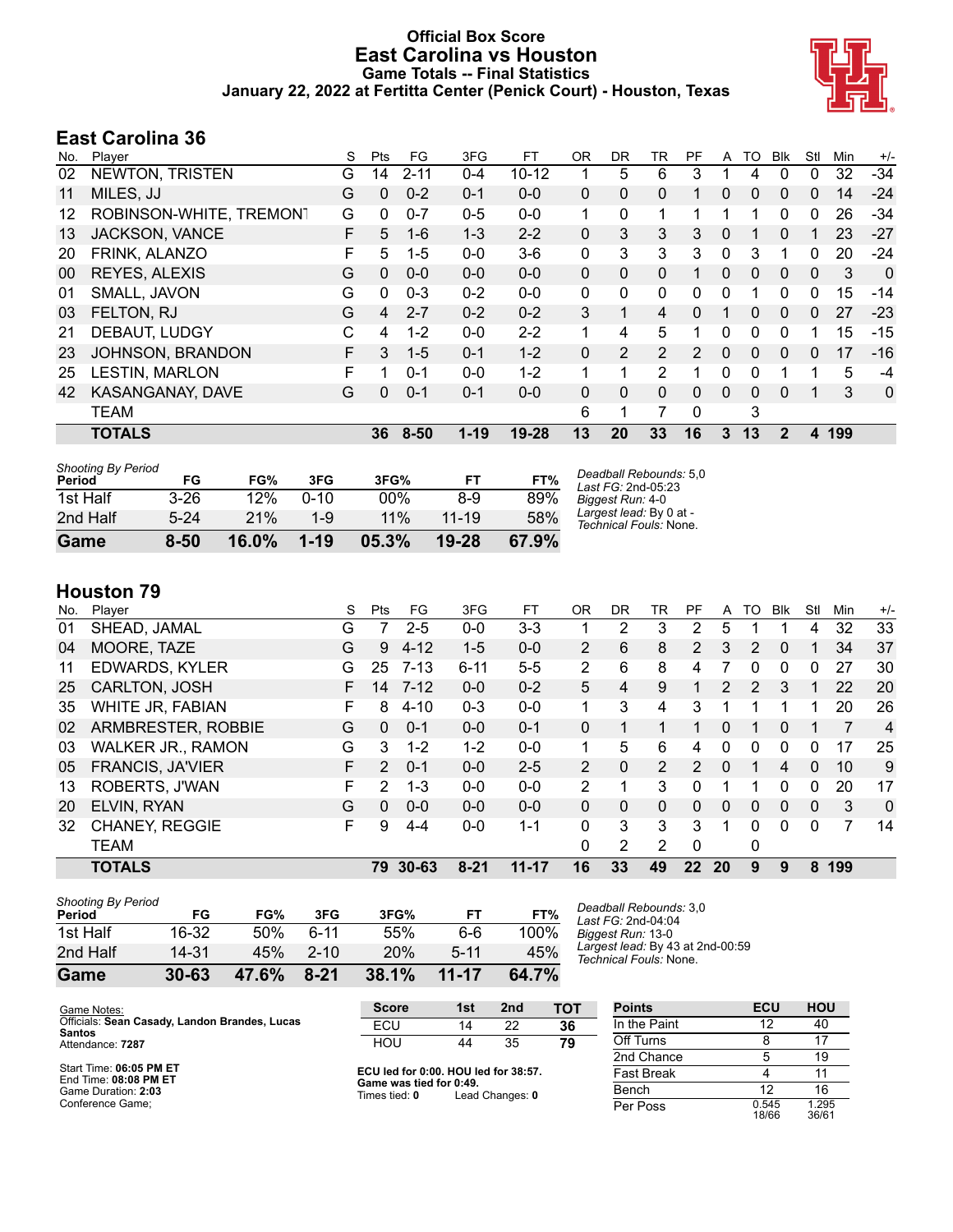#### **Official Box Score East Carolina vs Houston First Half Statistics Only January 22, 2022 at Fertitta Center (Penick Court) - Houston, Texas**



#### **East Carolina 14**

| No. | Player                  | S | <b>Pts</b>     | FG.      | 3FG      | <b>FT</b> | <b>OR</b>    | <b>DR</b>    | <b>TR</b>    | PF       | A | TO             | <b>BIK</b> | Stl          | <b>Min</b> | $+/-$ |
|-----|-------------------------|---|----------------|----------|----------|-----------|--------------|--------------|--------------|----------|---|----------------|------------|--------------|------------|-------|
| 02  | NEWTON, TRISTEN         | G | 10             | $2 - 7$  | $0 - 3$  | $6 - 7$   |              | 3            | 4            | 2        | 0 | 2              | $\Omega$   | 0            | 15         | $-21$ |
| 11  | MILES, JJ               | G | 0              | $0 - 2$  | $0 - 1$  | $0 - 0$   | 0            | 0            | $\Omega$     |          | 0 | 0              | 0          | 0            | 14         | $-24$ |
| 12  | ROBINSON-WHITE, TREMONT | G | 0              | $0 - 5$  | $0 - 4$  | $0 - 0$   | 1            | 0            | 1            |          | 0 |                | 0          | 0            | 12         | -20   |
| 13  | <b>JACKSON, VANCE</b>   | F | $\overline{2}$ | $0 - 5$  | $0 - 2$  | $2 - 2$   | 0            | 2            | 2            | 0        | 0 |                | 0          | 1            | 15         | $-22$ |
| 20  | <b>FRINK, ALANZO</b>    | F | 0              | $0 - 3$  | $0 - 0$  | $0-0$     | 0            | 1            | 1            | 1        | 0 | 2              | $\Omega$   | 0            | 9          | $-18$ |
| 00  | REYES, ALEXIS           | G | $\Omega$       | $0 - 0$  | $0 - 0$  | $0 - 0$   | 0            | $\mathbf{0}$ | $\Omega$     | 0        | 0 | 0              | $\Omega$   | 0            | 0          | 0     |
| 01  | SMALL, JAVON            | G | 0              | $0 - 1$  | $0 - 0$  | $0-0$     | 0            | 0            | 0            | 0        | 0 | 1              | 0          | 0            | 7          | $-11$ |
| 03  | FELTON, RJ              | G | $\Omega$       | $0 - 1$  | $0 - 0$  | $0 - 0$   | $\mathbf{1}$ | $\Omega$     | 1            | $\Omega$ |   | $\Omega$       | 0          | $\mathbf{0}$ | 12         | $-14$ |
| 21  | DEBAUT, LUDGY           | С | 2              | $1 - 2$  | $0 - 0$  | $0 - 0$   | 1            | 2            | 3            | 0        | 0 | 0              | 0          | 1            | 11         | $-12$ |
| 23  | JOHNSON, BRANDON        | F | $\Omega$       | $0 - 0$  | $0 - 0$  | $0 - 0$   | 0            | 0            | $\Omega$     |          | 0 | $\mathbf{0}$   | $\Omega$   | 0            | 5          | -8    |
| 25  | <b>LESTIN, MARLON</b>   | F | 0              | $0 - 0$  | $0 - 0$  | $0 - 0$   | 0            | $\mathbf{0}$ | $\mathbf{0}$ | $\Omega$ | 0 | $\Omega$       | 0          | 0            | 0          | 0     |
| 42  | KASANGANAY, DAVE        | G | $\Omega$       | $0 - 0$  | $0 - 0$  | $0 - 0$   | 0            | 0            | $\Omega$     | $\Omega$ | 0 | $\mathbf{0}$   | 0          | 0            | $\Omega$   | 0     |
|     | <b>TEAM</b>             |   |                |          |          |           | 5            | 1            | 6            | $\Omega$ |   | $\overline{2}$ |            |              |            |       |
|     | <b>TOTALS</b>           |   | 14             | $3 - 26$ | $0 - 10$ | $8-9$     | 9            | 9            | 18           | 6        |   | 9              | 0          | $\mathbf{2}$ | 100        |       |

| <b>Shooting By Period</b><br>Period | FG       | FG%   | 3FG      | 3FG%  |           | FT%   | Deadball Rebounds: 5,0<br>Last FG Half: ECU 2nd-0 |
|-------------------------------------|----------|-------|----------|-------|-----------|-------|---------------------------------------------------|
| 1st Half                            | $3 - 26$ | 12%   | $0 - 10$ | 00%   | 8-9       | 89%   |                                                   |
| Game                                | 8-50     | 16.0% | $1 - 19$ | 05.3% | $19 - 28$ | 67.9% |                                                   |

## *Last FG Half:* ECU 2nd-05:23

## **Houston 44**

| No. | Player                  | S  | <b>Pts</b> | <b>FG</b> | 3FG      | <b>FT</b> | <b>OR</b>      | DR       | TR           | <b>PF</b>      | A        | TO       | <b>Blk</b> | Stl      | Min      | $+/-$          |
|-----|-------------------------|----|------------|-----------|----------|-----------|----------------|----------|--------------|----------------|----------|----------|------------|----------|----------|----------------|
| 01  | SHEAD, JAMAL            | G  | 2          | $1 - 3$   | $0 - 0$  | $0 - 0$   | 0              |          |              |                | 0        | 0        |            | 3        | 17       | 23             |
| 04  | MOORE, TAZE             | G  |            | $3-6$     | $1 - 2$  | $0 - 0$   | $\mathbf 1$    | 2        | 3            | $\overline{2}$ | 2        | 0        | 0          | $\Omega$ | 14       | 24             |
| 11  | <b>EDWARDS, KYLER</b>   | G  | 17         | $4 - 8$   | $4 - 7$  | $5-5$     | 1              | 3        | 4            |                | 3        | $\Omega$ | 0          | 0        | 15       | 27             |
| 25  | <b>CARLTON, JOSH</b>    | F. | 6          | $3-6$     | $0 - 0$  | $0 - 0$   | $\overline{2}$ | 2        | 4            |                |          |          | 2          |          | 13       | 15             |
| 35  | WHITE JR, FABIAN        | F  | 4          | $2-6$     | $0 - 1$  | $0-0$     | 1              |          | 2            | 0              |          |          | 0          |          | 11       | 21             |
| 02  | ARMBRESTER, ROBBIE      | G  | $\Omega$   | $0 - 0$   | $0 - 0$  | $0 - 0$   | $\Omega$       | $\Omega$ | $\Omega$     |                | 0        | $\Omega$ | $\Omega$   | $\Omega$ | 2        | $\overline{0}$ |
| 03  | WALKER JR., RAMON       | G  | 3          | $1 - 1$   | $1 - 1$  | $0 - 0$   | 1              | 3        | 4            | 3              | 0        | $\Omega$ | 0          | 0        | 11       | 16             |
| 05  | <b>FRANCIS, JA'VIER</b> | F. | $\Omega$   | $0 - 0$   | $0 - 0$  | $0 - 0$   | 0              | 0        | $\mathbf{0}$ | 0              | 0        | 1        | 2          | $\Omega$ | 5        | $\overline{4}$ |
| 13  | ROBERTS, J'WAN          | F  | 2          | $1 - 1$   | $0 - 0$  | $0 - 0$   | 1              | 0        | 1            | 0              |          | 0        | 0          | $\Omega$ | 9        | 9              |
| 20  | ELVIN, RYAN             | G  | $\Omega$   | $0 - 0$   | $0 - 0$  | $0 - 0$   | 0              | 0        | $\Omega$     | $\Omega$       | $\Omega$ | $\Omega$ | $\Omega$   | $\Omega$ | $\Omega$ | $\mathbf{0}$   |
| 32  | <b>CHANEY, REGGIE</b>   | F  | 3          | $1 - 1$   | $0 - 0$  | $1 - 1$   | 0              | 2        | 2            | 2              | $\Omega$ | 0        | $\Omega$   | $\Omega$ | 2        | 11             |
|     | <b>TEAM</b>             |    |            |           |          |           | 0              | 0        | 0            | $\Omega$       |          | 0        |            |          |          |                |
|     | <b>TOTALS</b>           |    | 44         | $16 - 32$ | $6 - 11$ | $6-6$     |                | 14       | 21           | 11             | 8        | 3        | 5          | 5        | 100      |                |

| <b>Shooting By Period</b><br>Period | FG        | FG%   | 3FG    | 3FG%  | FТ        | FT%   |
|-------------------------------------|-----------|-------|--------|-------|-----------|-------|
| 1st Half                            | 16-32     | 50%   | հ 11   | 55%   | հ-հ       | 100%  |
| Game                                | $30 - 63$ | 47.6% | $8-21$ | 38.1% | $11 - 17$ | 64.7% |

*Deadball Rebounds:* 3,0 *Last FG Half:* HOU 2nd-04:04

| Game Notes:                                             | <b>Score</b> | 1st | 2 <sub>nd</sub> | тот | <b>Points (This Period)</b> | <b>ECU</b>    | <b>HOU</b>     |
|---------------------------------------------------------|--------------|-----|-----------------|-----|-----------------------------|---------------|----------------|
| Officials: Sean Casady, Landon Brandes, Lucas<br>Santos | ECU          | 14  | 22              | 36  | In the Paint                |               | 18             |
| Attendance: 7287                                        | HOU          | 44  | 35              | 79  | Off Turns                   |               | 15             |
|                                                         |              |     |                 |     | 2nd Chance                  |               |                |
| Start Time: 06:05 PM ET<br>End Time: 08:08 PM ET        |              |     |                 |     | <b>Fast Break</b>           |               |                |
| Game Duration: 2:03                                     |              |     |                 |     | Bench                       |               |                |
| Conference Game:                                        |              |     |                 |     | Per Poss                    | 0.467<br>7/30 | 1.467<br>19/30 |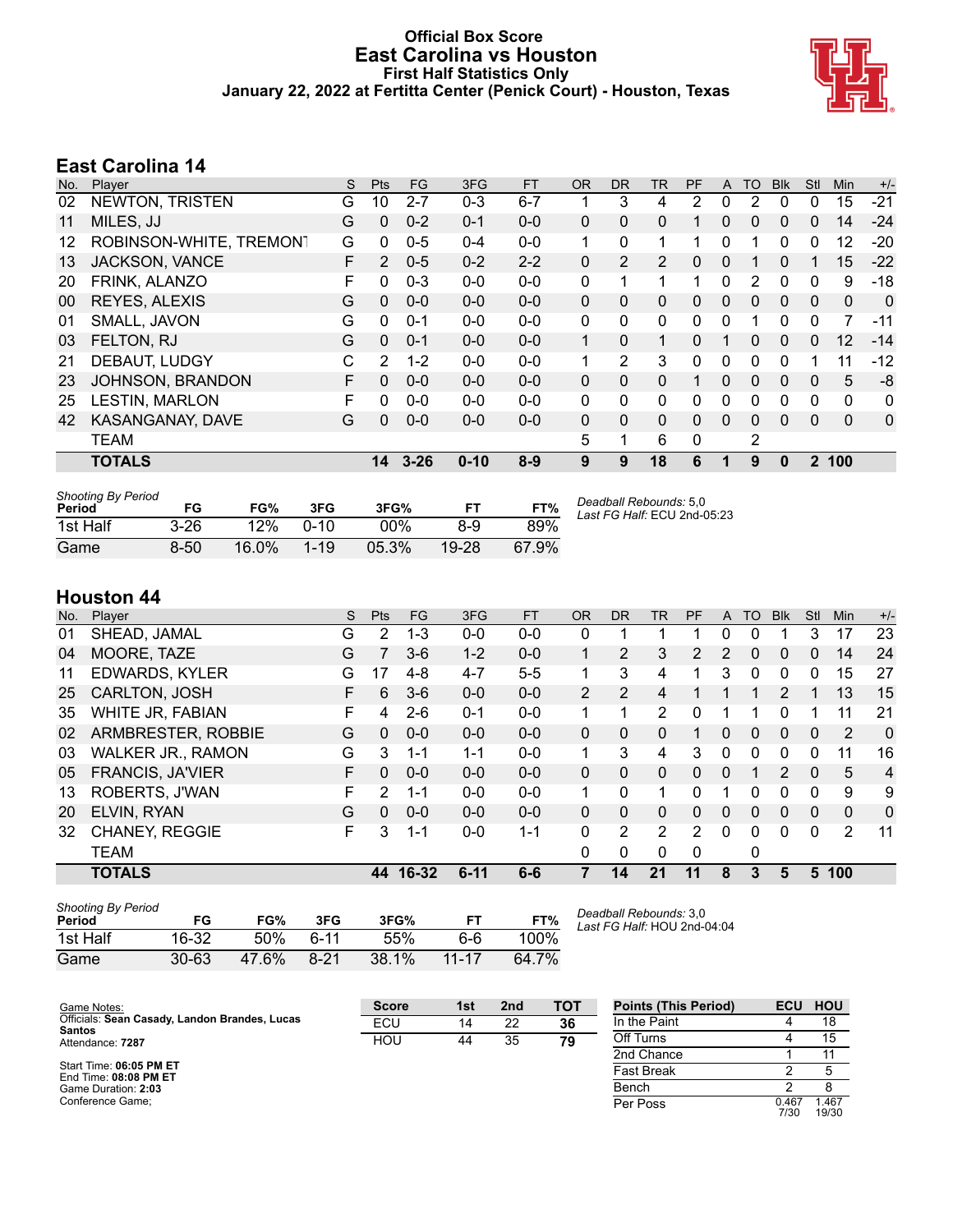#### **Official Play-By-Play East Carolina vs Houston First Half January 22, 2022 at Fertitta Center (Penick Court) - Houston, Texas**



#### **Period 1**

<mark>Starters:</mark><br>East Carolina: 2 NEWTON,TRISTEN (G); 11 MILES,JJ (G); 12 ROBINSON-WHITE,TREMONT (G); 13 JACKSON,VANCE (F); 20 FRINK,ALANZO (F);<br>Houston: 1 SHEAD,JAMAL (G); 4 MOORE,TAZE (G); 11 EDWARDS,KYLER (G); 25 CARLTON,JOS

| <b>Time</b>    | <b>VISITORS: East Carolina</b>                                          | <b>Score</b> | <b>Margin</b>  | <b>HOME: Houston</b>                   |
|----------------|-------------------------------------------------------------------------|--------------|----------------|----------------------------------------|
| 19:33          | MISSED 3PTR by ROBINSON-WHITE, TREMONT                                  |              |                |                                        |
| 19:30          |                                                                         |              |                | REBOUND (DEF) by MOORE, TAZE           |
| 19:11          |                                                                         | $2 - 0$      | H <sub>2</sub> | GOOD! JUMPER by WHITE JR, FABIAN [PNT] |
| 18:41          | MISSED JUMPER by FRINK, ALANZO                                          |              |                |                                        |
| 18:38          |                                                                         |              |                | REBOUND (DEF) by CARLTON, JOSH         |
| 18:32          |                                                                         |              |                | MISSED JUMPER by CARLTON, JOSH         |
| 18:30          |                                                                         |              |                | REBOUND (OFF) by WHITE JR, FABIAN      |
| 18:27          |                                                                         |              |                | MISSED 3PTR by EDWARDS, KYLER          |
| 18:23          |                                                                         |              |                | REBOUND (OFF) by EDWARDS, KYLER        |
| 18:22          |                                                                         | $4 - 0$      | H4             | GOOD! DUNK by CARLTON, JOSH            |
| 18:22          |                                                                         |              |                | ASSIST by EDWARDS, KYLER               |
| 18:02          | FOUL (OFF) by FRINK, ALANZO                                             |              |                |                                        |
| 18:02          | TURNOVER (OFFENSIVE) by FRINK, ALANZO                                   |              |                |                                        |
| 17:51          |                                                                         |              |                | MISSED JUMPER by WHITE JR, FABIAN      |
| 17:48          | REBOUND (DEF) by TEAM                                                   |              |                |                                        |
| 17:31          | MISSED JUMPER by FRINK, ALANZO                                          |              |                |                                        |
| 17:31          |                                                                         |              |                | BLOCK by CARLTON, JOSH                 |
| 17:26          |                                                                         |              |                | REBOUND (DEF) by CARLTON, JOSH         |
| 17:21          |                                                                         |              |                | MISSED 3PTR by WHITE JR, FABIAN        |
| 17:17          | REBOUND (DEF) by NEWTON, TRISTEN                                        |              |                |                                        |
| 17:09          | MISSED 3PTR by ROBINSON-WHITE, TREMONT                                  |              |                |                                        |
| 17:05          |                                                                         |              |                | REBOUND (DEF) by EDWARDS, KYLER        |
| 16:59          |                                                                         | $7 - 0$      | H <sub>7</sub> | GOOD! 3PTR by EDWARDS, KYLER           |
| 16:59          |                                                                         |              |                | ASSIST by MOORE, TAZE                  |
| 16:35<br>16:35 | TURNOVER (TRAVEL) by JACKSON, VANCE<br>SUB OUT: ROBINSON-WHITE, TREMONT |              |                |                                        |
| 16:35          |                                                                         |              |                |                                        |
| 16:15          | SUB IN: FELTON, RJ                                                      |              |                | MISSED JUMPER by CARLTON, JOSH         |
| 16:12          |                                                                         |              |                | REBOUND (OFF) by CARLTON, JOSH         |
| 16:08          |                                                                         | $10-0$       | H 10           | GOOD! 3PTR by MOORE, TAZE              |
| 16:08          |                                                                         |              |                | ASSIST by CARLTON, JOSH                |
| 15:38          | MISSED JUMPER by JACKSON, VANCE                                         |              |                |                                        |
| 15:32          |                                                                         |              |                | REBOUND (DEF) by WHITE JR, FABIAN      |
| 15:30          |                                                                         |              |                | MISSED 3PTR by EDWARDS, KYLER          |
| 15:26          | REBOUND (DEF) by JACKSON, VANCE                                         |              |                |                                        |
| 15:18          | GOOD! JUMPER by NEWTON, TRISTEN                                         | $10-2$       | H <sub>8</sub> |                                        |
| 15:18          | ASSIST by FELTON, RJ                                                    |              |                |                                        |
| 14:47          |                                                                         |              |                | TURNOVER (BADPASS) by CARLTON, JOSH    |
| 14:47          |                                                                         |              |                |                                        |
| 14:47          |                                                                         |              |                | SUB OUT: SHEAD, JAMAL                  |
| 14:47          |                                                                         |              |                | SUB OUT: CARLTON, JOSH                 |
| 14:47          |                                                                         |              |                | SUB IN: WALKER JR., RAMON              |
| 14:47          |                                                                         |              |                | SUB IN: CHANEY, REGGIE                 |
| 14:47          |                                                                         |              |                | FOUL (PERSONAL) by WALKER JR., RAMON   |
| 14:40          | MISSED JUMPER by MILES, JJ                                              |              |                |                                        |
| 14:37          |                                                                         |              |                | REBOUND (DEF) by CHANEY, REGGIE        |
| 14:34          |                                                                         | $12 - 2$     | H 10           | GOOD! LAYUP by WHITE JR, FABIAN [FB]   |
| 14:34          |                                                                         |              |                | ASSIST by EDWARDS, KYLER               |
| 14:09          | MISSED JUMPER by FRINK, ALANZO                                          |              |                |                                        |
| 14:05          |                                                                         |              |                | REBOUND (DEF) by EDWARDS, KYLER        |
| 14:01          |                                                                         | $15 - 2$     | H 13           | GOOD! 3PTR by EDWARDS, KYLER [FB]      |
| 13:54          | TIMEOUT 30SEC                                                           |              |                |                                        |
| 13:54          | SUB OUT: FRINK, ALANZO                                                  |              |                |                                        |
| 13:54          | SUB IN: DEBAUT, LUDGY                                                   |              |                |                                        |
| 13:40          |                                                                         |              |                | FOUL (PERSONAL) by CHANEY, REGGIE      |
| 13:40          |                                                                         |              |                | SUB OUT: MOORE, TAZE                   |
| 13:40          |                                                                         |              |                | SUB IN: SHEAD, JAMAL                   |
| 13:40          | SUB OUT: JACKSON, VANCE                                                 |              |                |                                        |
| 13:40          | SUB IN: JOHNSON, BRANDON                                                |              |                |                                        |
| 13:38          | TURNOVER (BADPASS) by NEWTON, TRISTEN                                   |              |                |                                        |
| 13:38          |                                                                         |              |                | STEAL by WHITE JR, FABIAN              |
| 13:18          | FOUL (PERSONAL) by NEWTON, TRISTEN                                      |              |                |                                        |
| 13:17          |                                                                         | $16-2$       | H 14           | GOOD! FT by EDWARDS, KYLER             |
| 13:17          |                                                                         | $17-2$       | H 15           | GOOD! FT by EDWARDS, KYLER             |
| 13:17          |                                                                         |              |                | SUB OUT: WHITE JR, FABIAN              |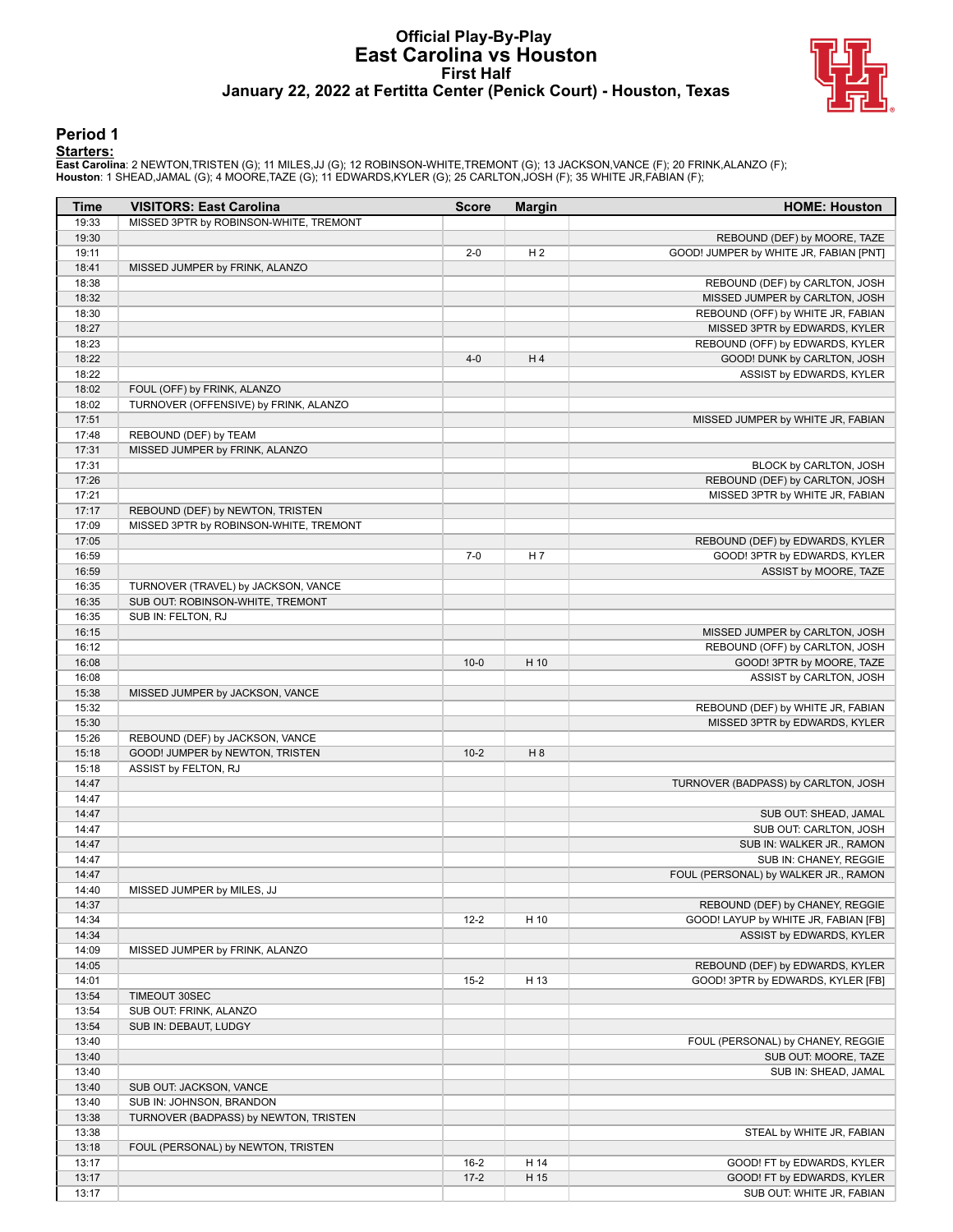| Time           | <b>VISITORS: East Carolina</b>                | <b>Score</b> | <b>Margin</b> | <b>HOME: Houston</b>                                      |
|----------------|-----------------------------------------------|--------------|---------------|-----------------------------------------------------------|
| 13:17          |                                               |              |               | SUB IN: ROBERTS, J'WAN                                    |
| 13:17          | SUB OUT: MILES, JJ                            |              |               |                                                           |
| 13:17          | SUB IN: ROBINSON-WHITE, TREMONT               |              |               |                                                           |
| 13:17          |                                               | $18-2$       | H 16          | GOOD! FT by EDWARDS, KYLER                                |
| 13:04          | MISSED 3PTR by NEWTON, TRISTEN                |              |               |                                                           |
| 13:02          | REBOUND (OFF) by DEBAUT, LUDGY                |              |               |                                                           |
| 13:02          |                                               |              |               | FOUL (PERSONAL) by CHANEY, REGGIE                         |
| 12:54          | MISSED JUMPER by FELTON, RJ                   |              |               |                                                           |
| 12:50          |                                               |              |               | REBOUND (DEF) by CHANEY, REGGIE                           |
| 12:31<br>12:31 |                                               | $20 - 2$     | H 18          | GOOD! LAYUP by CHANEY, REGGIE<br>ASSIST by EDWARDS, KYLER |
| 12:31          | FOUL (PERSONAL) by JOHNSON, BRANDON           |              |               |                                                           |
| 12:31          | SUB OUT: NEWTON, TRISTEN                      |              |               |                                                           |
| 12:31          | SUB IN: SMALL, JAVON                          |              |               |                                                           |
| 12:31          |                                               |              |               | SUB OUT: EDWARDS, KYLER                                   |
| 12:31          |                                               |              |               | SUB IN: MOORE, TAZE                                       |
| 12:31          |                                               | $21 - 2$     | H 19          | GOOD! FT by CHANEY, REGGIE                                |
| 12:31          |                                               |              |               | SUB OUT: CHANEY, REGGIE                                   |
| 12:31          |                                               |              |               | SUB IN: CARLTON, JOSH                                     |
| 12:13          | TURNOVER (LOSTBALL) by SMALL, JAVON           |              |               |                                                           |
| 12:13          |                                               |              |               | STEAL by SHEAD, JAMAL                                     |
| 12:08          |                                               | $23 - 2$     | H 21          | GOOD! LAYUP by SHEAD, JAMAL                               |
| 11:37          | GOOD! JUMPER by DEBAUT, LUDGY                 | $23 - 4$     | H 19          |                                                           |
| 11:07          |                                               |              |               | MISSED JUMPER by SHEAD, JAMAL                             |
| 11:04          | REBOUND (DEF) by DEBAUT, LUDGY                |              |               |                                                           |
| 10:44          | MISSED 3PTR by ROBINSON-WHITE, TREMONT        |              |               |                                                           |
| 10:40          | REBOUND (OFF) by ROBINSON-WHITE, TREMONT      |              |               |                                                           |
| 10:40          | MISSED JUMPER by ROBINSON-WHITE, TREMONT      |              |               |                                                           |
| 10:40          |                                               |              |               | BLOCK by CARLTON, JOSH                                    |
| 10:40          | REBOUND (OFF) by TEAM                         |              |               |                                                           |
| 10:40          |                                               |              |               |                                                           |
| 10:40          |                                               |              |               | FOUL (PERSONAL) by MOORE, TAZE                            |
| 10:40          |                                               |              |               | SUB OUT: SHEAD, JAMAL                                     |
| 10:40          |                                               |              |               | SUB IN: EDWARDS, KYLER                                    |
| 10:40          | SUB OUT: FELTON, RJ                           |              |               |                                                           |
| 10:40          | SUB IN: NEWTON, TRISTEN                       |              |               |                                                           |
| 10:20          | MISSED JUMPER by SMALL, JAVON                 |              |               |                                                           |
| 10:16          |                                               |              |               | REBOUND (DEF) by WALKER JR., RAMON                        |
| 09:51          |                                               | $25 - 4$     | H 21          | GOOD! JUMPER by MOORE, TAZE                               |
| 09:28          | MISSED 3PTR by NEWTON, TRISTEN                |              |               |                                                           |
| 09:24          |                                               |              |               | REBOUND (DEF) by EDWARDS, KYLER                           |
| 09:10          |                                               |              |               | MISSED 3PTR by MOORE, TAZE                                |
| 09:07          | REBOUND (DEF) by NEWTON, TRISTEN              |              |               |                                                           |
| 09:01          | MISSED 3PTR by ROBINSON-WHITE, TREMONT        |              |               |                                                           |
| 08:57<br>08:57 | REBOUND (OFF) by TEAM                         |              |               | SUB OUT: WALKER JR., RAMON                                |
| 08:57          |                                               |              |               | SUB OUT: ROBERTS, J'WAN                                   |
| 08:57          |                                               |              |               | SUB IN: SHEAD, JAMAL                                      |
| 08:57          |                                               |              |               | SUB IN: WHITE JR, FABIAN                                  |
| 08:57          | SUB OUT: SMALL, JAVON                         |              |               |                                                           |
| 08:57          | SUB OUT: DEBAUT, LUDGY                        |              |               |                                                           |
| 08:57          | SUB OUT: JOHNSON, BRANDON                     |              |               |                                                           |
| 08:57          | SUB IN: MILES, JJ                             |              |               |                                                           |
| 08:57          | SUB IN: JACKSON, VANCE                        |              |               |                                                           |
| 08:57          | SUB IN: FRINK, ALANZO                         |              |               |                                                           |
| 08:36          | TURNOVER (LOSTBALL) by NEWTON, TRISTEN        |              |               |                                                           |
| 08:36          |                                               |              |               | STEAL by SHEAD, JAMAL                                     |
| 08:34          | FOUL (PERSONAL) by MILES, JJ                  |              |               |                                                           |
| 08:28          |                                               | $27-4$       | H 23          | GOOD! LAYUP by CARLTON, JOSH                              |
| 08:28          |                                               |              |               | ASSIST by MOORE, TAZE                                     |
| 08:12          |                                               |              |               | FOUL (PERSONAL) by EDWARDS, KYLER                         |
| 07:56          |                                               |              |               |                                                           |
| 07:52          | MISSED JUMPER by JACKSON, VANCE               |              |               |                                                           |
| 07:50          | REBOUND (OFF) by TEAM                         |              |               |                                                           |
| 07:50          | TURNOVER (SHOTCLOCK) by TEAM                  |              |               |                                                           |
| 07:35          |                                               | $30 - 4$     | H 26          | GOOD! 3PTR by EDWARDS, KYLER                              |
| 07:35          |                                               |              |               | ASSIST by WHITE JR, FABIAN                                |
| 07:13          |                                               |              |               | FOUL (PERSONAL) by MOORE, TAZE                            |
| 07:13          |                                               |              |               | SUB OUT: MOORE, TAZE                                      |
| 07:13          |                                               |              |               | SUB IN: WALKER JR., RAMON                                 |
| 07:07          | TURNOVER (BADPASS) by ROBINSON-WHITE, TREMONT |              |               |                                                           |
| 07:07          |                                               |              |               | STEAL by SHEAD, JAMAL                                     |
| 06:57          |                                               |              |               | MISSED JUMPER by WHITE JR, FABIAN                         |
| 06:52          | TURNOVER (LOSTBALL) by FRINK, ALANZO          |              |               |                                                           |
| 06:52          |                                               |              |               | STEAL by CARLTON, JOSH                                    |
| 06:51          | REBOUND (DEF) by FRINK, ALANZO                |              |               |                                                           |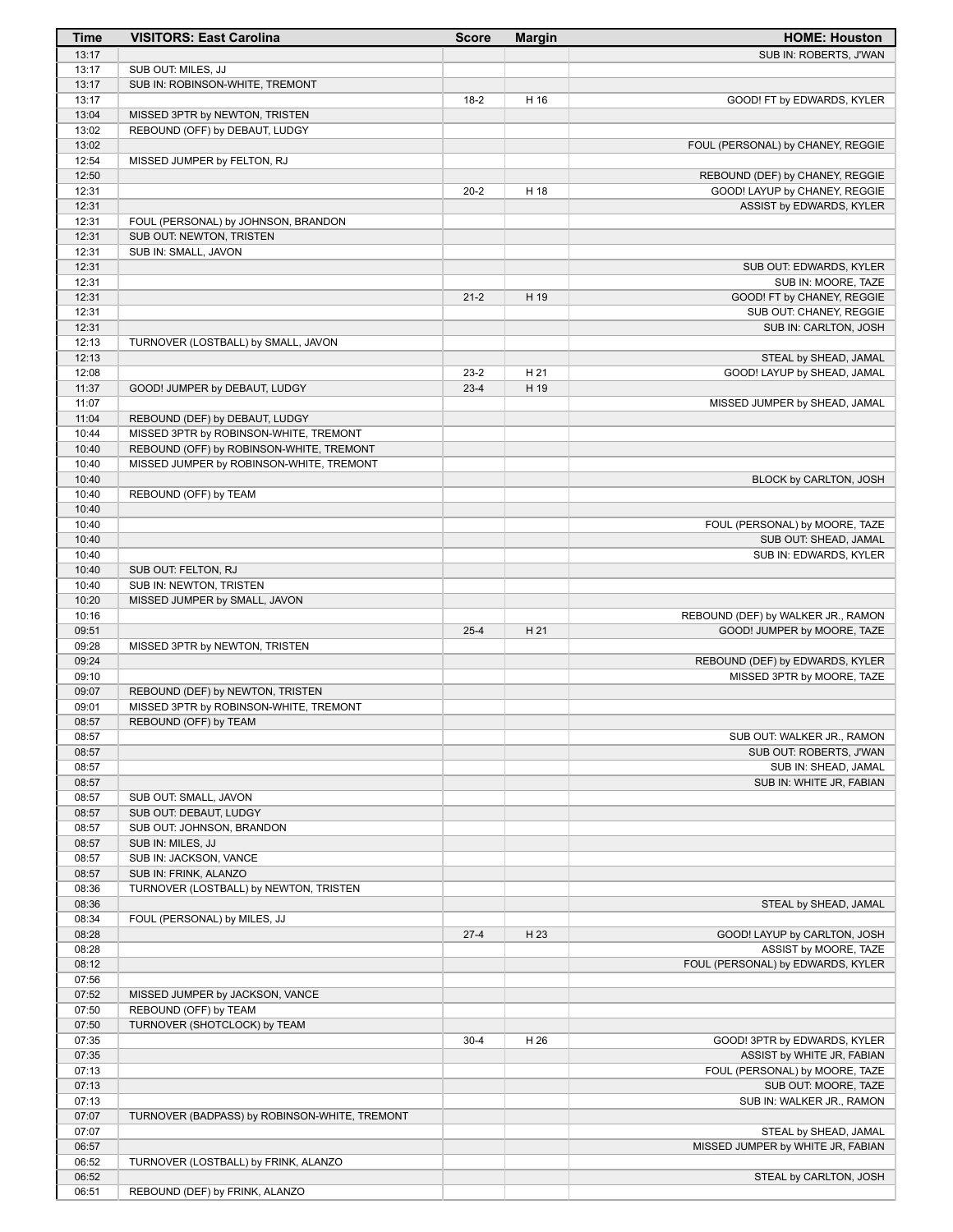| Time           | <b>VISITORS: East Carolina</b>                       | <b>Score</b> | <b>Margin</b> | <b>HOME: Houston</b>                    |
|----------------|------------------------------------------------------|--------------|---------------|-----------------------------------------|
| 06:49          | FOUL (PERSONAL) by NEWTON, TRISTEN                   |              |               |                                         |
| 06:49          |                                                      | $31 - 4$     | H 27          | GOOD! FT by EDWARDS, KYLER              |
| 06:49          |                                                      | $32 - 4$     | H 28          | GOOD! FT by EDWARDS, KYLER              |
| 06:18          | TURNOVER (SHOTCLOCK) by TEAM                         |              |               |                                         |
| 06:18          | SUB OUT: ROBINSON-WHITE, TREMONT                     |              |               |                                         |
| 06:18          | SUB IN: FELTON, RJ                                   |              |               |                                         |
| 05:57          |                                                      |              |               | MISSED JUMPER by CARLTON, JOSH          |
| 05:53          | REBOUND (DEF) by NEWTON, TRISTEN                     |              |               |                                         |
| 05:48          | GOOD! LAYUP by NEWTON, TRISTEN                       | $32-6$       | H 26          |                                         |
| 05:48          |                                                      |              |               | FOUL (PERSONAL) by WALKER JR., RAMON    |
| 05:48          | SUB OUT: FRINK, ALANZO                               |              |               |                                         |
| 05:48<br>05:48 | SUB IN: DEBAUT, LUDGY<br>GOOD! FT by NEWTON, TRISTEN | $32 - 7$     | H 25          |                                         |
| 05:32          |                                                      |              |               | MISSED JUMPER by WHITE JR, FABIAN       |
| 05:30          |                                                      |              |               | REBOUND (OFF) by WALKER JR., RAMON      |
| 05:28          |                                                      |              |               | MISSED 3PTR by EDWARDS, KYLER           |
| 05:25          |                                                      |              |               | REBOUND (OFF) by CARLTON, JOSH          |
| 05:22          |                                                      | $34 - 7$     | H 27          | GOOD! LAYUP by CARLTON, JOSH            |
| 05:08          | MISSED LAYUP by DEBAUT, LUDGY                        |              |               |                                         |
| 05:08          |                                                      |              |               | BLOCK by SHEAD, JAMAL                   |
| 05:03          |                                                      |              |               | REBOUND (DEF) by WALKER JR., RAMON      |
| 04:50          |                                                      |              |               | TURNOVER (LOSTBALL) by WHITE JR, FABIAN |
| 04:50          | STEAL by DEBAUT, LUDGY                               |              |               |                                         |
| 04:50          |                                                      |              |               | SUB OUT: WHITE JR, FABIAN               |
| 04:50          |                                                      |              |               | SUB IN: ROBERTS, J'WAN                  |
| 04:35          |                                                      |              |               | FOUL (PERSONAL) by CARLTON, JOSH        |
| 04:35          |                                                      |              |               | SUB OUT: EDWARDS, KYLER                 |
| 04:35          |                                                      |              |               | SUB IN: MOORE, TAZE                     |
| 04:35          | GOOD! FT by NEWTON, TRISTEN                          | $34 - 8$     | H 26          |                                         |
| 04:35          |                                                      |              |               | SUB OUT: CARLTON, JOSH                  |
| 04:35          |                                                      |              |               | SUB IN: FRANCIS, JA'VIER                |
| 04:35          | GOOD! FT by NEWTON, TRISTEN                          | $34-9$       | H 25          |                                         |
| 04:35          | SUB OUT: NEWTON, TRISTEN                             |              |               |                                         |
| 04:35          | SUB IN: SMALL, JAVON                                 |              |               |                                         |
| 04:22          |                                                      |              |               | MISSED JUMPER by SHEAD, JAMAL           |
| 04:19          |                                                      |              |               | REBOUND (OFF) by MOORE, TAZE            |
| 04:18<br>03:54 |                                                      | $36-9$       | H 27          | GOOD! JUMPER by MOORE, TAZE [PNT]       |
| 03:49          | MISSED 3PTR by JACKSON, VANCE                        |              |               | REBOUND (DEF) by WALKER JR., RAMON      |
| 03:31          |                                                      |              |               | TURNOVER (LOSTBALL) by FRANCIS, JA'VIER |
| 03:31          | STEAL by JACKSON, VANCE                              |              |               |                                         |
| 03:27          |                                                      |              |               | FOUL (PERSONAL) by SHEAD, JAMAL         |
| 03:27          |                                                      |              |               |                                         |
| 03:27          | GOOD! FT by JACKSON, VANCE [FB]                      | $36-10$      | H 26          |                                         |
| 03:27          | GOOD! FT by JACKSON, VANCE [FB]                      | $36-11$      | H 25          |                                         |
| 03:01          |                                                      | 39-11        | H 28          | GOOD! 3PTR by WALKER JR., RAMON         |
| 03:01          |                                                      |              |               | ASSIST by ROBERTS, J'WAN                |
| 02:38          | MISSED 3PTR by JACKSON, VANCE                        |              |               |                                         |
| 02:35          |                                                      |              |               | REBOUND (DEF) by SHEAD, JAMAL           |
| 02:26          |                                                      |              |               | MISSED JUMPER by MOORE, TAZE            |
| 02:22          | REBOUND (DEF) by JACKSON, VANCE                      |              |               |                                         |
| 02:19          | MISSED 3PTR by MILES, JJ                             |              |               |                                         |
| 02:15          |                                                      |              |               | REBOUND (DEF) by MOORE, TAZE            |
| 02:11          |                                                      |              |               | MISSED JUMPER by MOORE, TAZE            |
| 02:07          |                                                      |              |               | REBOUND (OFF) by ROBERTS, J'WAN         |
| 02:06          |                                                      | $41 - 11$    | H 30          | GOOD! LAYUP by ROBERTS, J'WAN           |
| 02:05          |                                                      |              |               | SUB OUT: MOORE, TAZE                    |
| 02:05          |                                                      |              |               | SUB IN: ARMBRESTER, ROBBIE              |
| 02:05          | SUB OUT: SMALL, JAVON                                |              |               |                                         |
| 02:05<br>02:05 | SUB OUT: MILES, JJ<br>SUB IN: NEWTON, TRISTEN        |              |               |                                         |
| 02:05          | SUB IN: ROBINSON-WHITE, TREMONT                      |              |               |                                         |
| 01:54          |                                                      |              |               | FOUL (PERSONAL) by WALKER JR., RAMON    |
| 01:54          | GOOD! FT by NEWTON, TRISTEN                          | 41-12        | H 29          |                                         |
| 01:54          |                                                      |              |               | SUB OUT: WALKER JR., RAMON              |
| 01:54          |                                                      |              |               | SUB IN: EDWARDS, KYLER                  |
| 01:54          | GOOD! FT by NEWTON, TRISTEN                          | $41 - 13$    | H 28          |                                         |
| 01:30          | FOUL (PERSONAL) by ROBINSON-WHITE, TREMONT           |              |               |                                         |
| 01:29          |                                                      |              |               | MISSED JUMPER by EDWARDS, KYLER         |
| 01:25          | REBOUND (DEF) by DEBAUT, LUDGY                       |              |               |                                         |
| 01:16          | MISSED JUMPER by NEWTON, TRISTEN                     |              |               |                                         |
| 01:12          | REBOUND (OFF) by FELTON, RJ                          |              |               |                                         |
| 01:01          | MISSED JUMPER by NEWTON, TRISTEN                     |              |               |                                         |
| 01:01          |                                                      |              |               | BLOCK by FRANCIS, JA'VIER               |
| 00:56          | REBOUND (OFF) by NEWTON, TRISTEN                     |              |               |                                         |
| 00:55          | MISSED 3PTR by NEWTON, TRISTEN                       |              |               |                                         |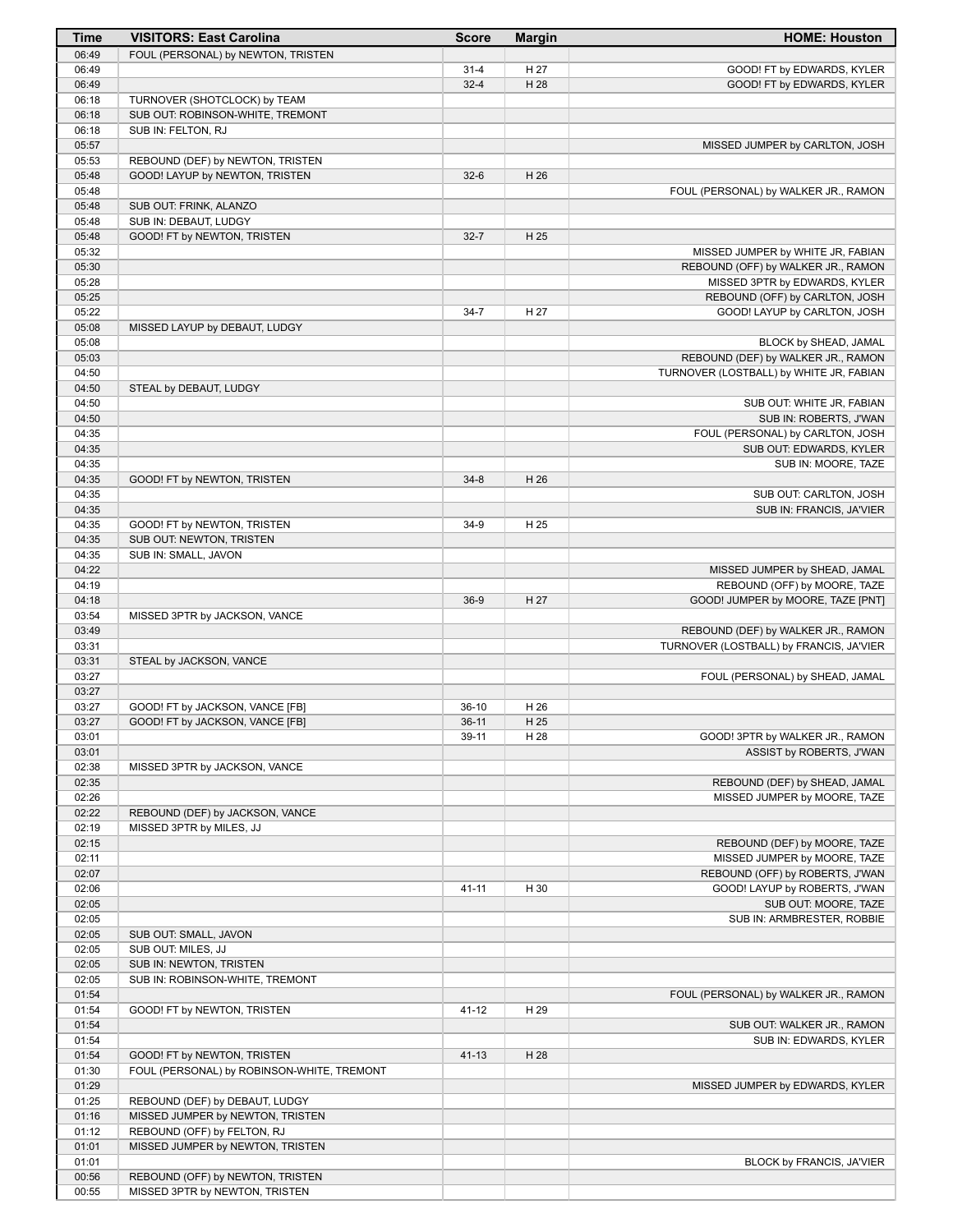| <b>Time</b> | <b>VISITORS: East Carolina</b>  | <b>Score</b> | <b>Margin</b> | <b>HOME: Houston</b>                  |
|-------------|---------------------------------|--------------|---------------|---------------------------------------|
| 00:53       | REBOUND (OFF) by TEAM           |              |               |                                       |
| 00:46       |                                 |              |               | FOUL (PERSONAL) by ARMBRESTER, ROBBIE |
| 00:46       | MISSED FT by NEWTON, TRISTEN    |              |               |                                       |
| 00:46       | REBOUND (OFF) by TEAM           |              |               |                                       |
| 00:46       | GOOD! FT by NEWTON, TRISTEN     | $41 - 14$    | H 27          |                                       |
| 00:46       | SUB OUT: NEWTON, TRISTEN        |              |               |                                       |
| 00:46       | SUB IN: SMALL, JAVON            |              |               |                                       |
| 00:28       |                                 | $44 - 14$    | H 30          | GOOD! 3PTR by EDWARDS, KYLER          |
| 00:00       | MISSED JUMPER by JACKSON, VANCE |              |               |                                       |
| 00:00       |                                 |              |               | BLOCK by FRANCIS, JA'VIER             |
| 00:00       | REBOUND (OFF) by TEAM           |              |               |                                       |

#### **East Carolina 14, Houston 44**

| <b>Points (This Period)</b> | ECU           | <b>HOU</b>     |
|-----------------------------|---------------|----------------|
| In the Paint                |               | 18             |
| Off Turns                   |               | 15             |
| 2nd Chance                  |               |                |
| <b>Fast Break</b>           |               | 5              |
| Bench                       |               |                |
| Per Poss                    | 0.467<br>7/30 | 1.467<br>19/30 |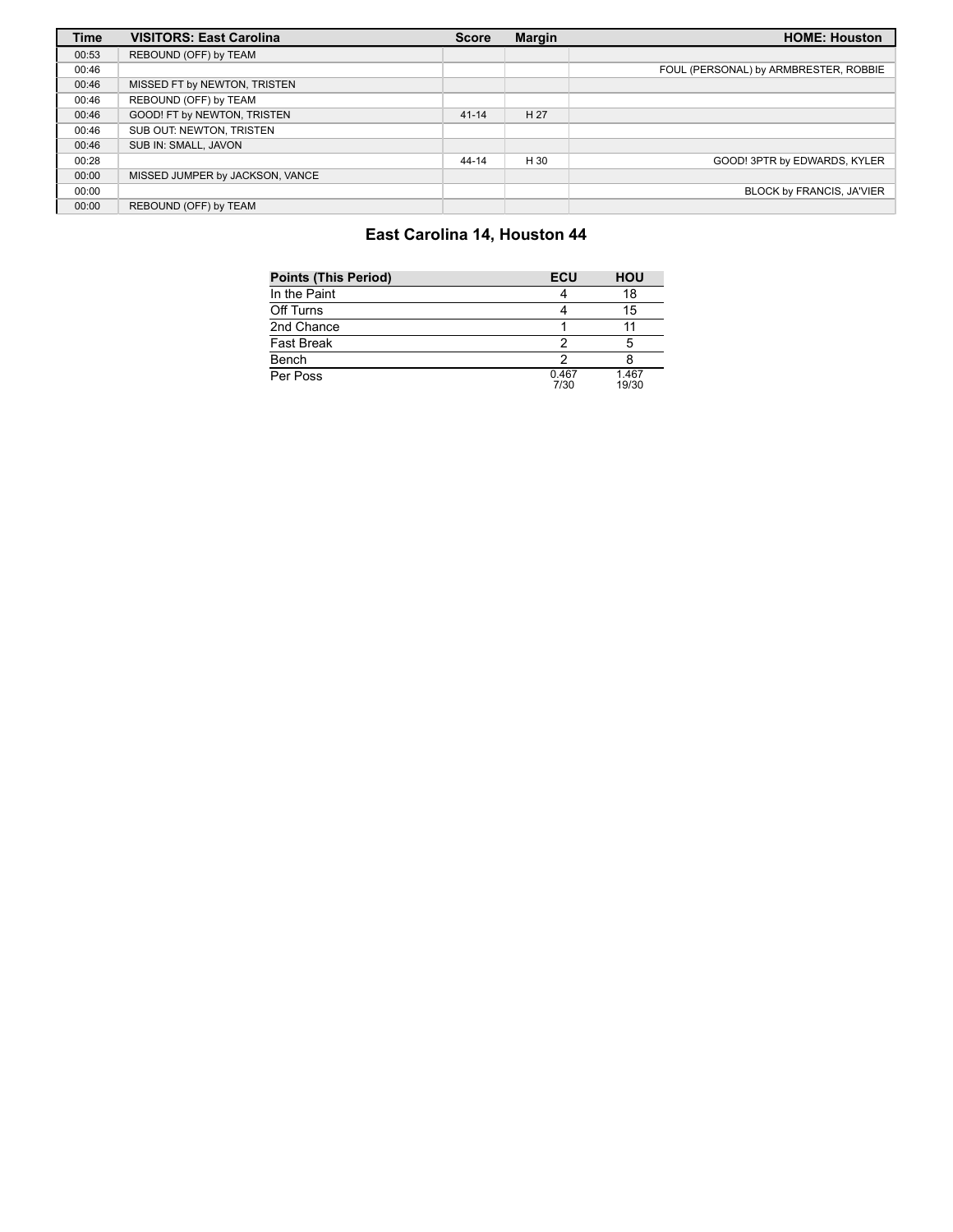#### **Official Box Score East Carolina vs Houston Second Half Statistics Only January 22, 2022 at Fertitta Center (Penick Court) - Houston, Texas**



## **East Carolina 22**

| No. | Player                  | S  | <b>Pts</b>   | FG       | 3FG     | <b>FT</b> | 0R           | DR.            | TR             | <b>PF</b> | A            | TO       | <b>BIK</b> | <b>Stl</b>   | Min | $+/-$ |
|-----|-------------------------|----|--------------|----------|---------|-----------|--------------|----------------|----------------|-----------|--------------|----------|------------|--------------|-----|-------|
| 02  | <b>NEWTON, TRISTEN</b>  | G  | 4            | $0 - 4$  | $0 - 1$ | $4 - 5$   | 0            | 2              | 2              |           |              | 2        | 0          | 0            | 17  | $-13$ |
| 11  | MILES, JJ               | G  | $\mathbf{0}$ | $0 - 0$  | $0 - 0$ | $0 - 0$   | $\Omega$     | $\mathbf{0}$   | 0              | 0         | 0            | 0        | 0          | $\mathbf{0}$ | 0   | -13   |
| 12  | ROBINSON-WHITE, TREMONT | G  | $\Omega$     | $0 - 2$  | $0 - 1$ | $0 - 0$   | $\mathbf{0}$ | 0              | $\mathbf{0}$   | 0         |              | 0        | 0          | $\Omega$     | 13  | -14   |
| 13  | <b>JACKSON, VANCE</b>   | F. | 3            | $1 - 1$  | $1 - 1$ | $0 - 0$   | $\mathbf{0}$ |                | 1              | 3         | $\mathbf{0}$ | 0        | 0          | $\mathbf{0}$ |     | $-5$  |
| 20  | FRINK, ALANZO           | F  | 5            | $1-2$    | $0 - 0$ | $3-6$     | 0            | 2              | $\overline{2}$ | 2         | $\Omega$     |          | 1          | $\Omega$     | 11  | -6    |
| 00  | <b>REYES, ALEXIS</b>    | G  | $\Omega$     | $0 - 0$  | $0 - 0$ | $0 - 0$   | $\mathbf{0}$ | $\Omega$       | $\mathbf{0}$   |           | $\Omega$     | 0        | 0          | $\mathbf{0}$ | 3   | 0     |
| 01  | SMALL, JAVON            | G  | $\Omega$     | $0 - 2$  | $0 - 2$ | $0 - 0$   | $\Omega$     | $\Omega$       | $\mathbf{0}$   | $\Omega$  | $\Omega$     | 0        | 0          | $\Omega$     | 8   | $-3$  |
| 03  | FELTON, RJ              | G  | 4            | $2 - 6$  | $0 - 2$ | $0 - 2$   | 2            |                | 3              | $\Omega$  | $\Omega$     | 0        | 0          | $\Omega$     | 15  | $-6$  |
| 21  | DEBAUT, LUDGY           | C  | 2            | $0 - 0$  | $0 - 0$ | $2 - 2$   | $\Omega$     | $\overline{2}$ | $\overline{2}$ |           | $\Omega$     | 0        | 0          | 0            | 4   | $-3$  |
| 23  | JOHNSON, BRANDON        | F  | 3            | $1 - 5$  | $0 - 1$ | $1 - 2$   | $\mathbf{0}$ | $\overline{2}$ | $\overline{2}$ |           | $\Omega$     | $\Omega$ | $\Omega$   | $\Omega$     | 12  | -8    |
| 25  | <b>LESTIN, MARLON</b>   | F  |              | $0 - 1$  | $0 - 0$ | $1 - 2$   |              |                | 2              |           | $\Omega$     | $\Omega$ |            |              | 5   | $-4$  |
| 42  | KASANGANAY, DAVE        | G  | 0            | $0 - 1$  | $0 - 1$ | $0 - 0$   | $\mathbf{0}$ | $\Omega$       | 0              | $\Omega$  | $\Omega$     | $\Omega$ | 0          |              | 3   | 0     |
|     | <b>TEAM</b>             |    |              |          |         |           |              | 0              | 1              | 0         |              |          |            |              |     |       |
|     | <b>TOTALS</b>           |    | 22           | $5 - 24$ | $1 - 9$ | $11 - 19$ | 4            | 11             | 15             | 10        | $\mathbf{2}$ | 4        | 2          | 2            | 99  |       |

| <b>Shooting By Period</b><br>Period | FG       | FG%      | 3FG      | 3FG%   |           | FT%   | Deadball Rebounds: 5,0<br>Last FG Half: ECU - |
|-------------------------------------|----------|----------|----------|--------|-----------|-------|-----------------------------------------------|
| 2nd Half                            | $5-24$   | 21%      | $1 - 9$  | $11\%$ | $11 - 19$ | 58%   |                                               |
| Game                                | $8 - 50$ | $16.0\%$ | $1 - 19$ | 05.3%  | 19-28     | 67.9% |                                               |

#### **Houston 35**

| SHEAD, JAMAL             | G |               |         |          |         | 0R       | <b>DR</b> | TR             | PF            | A        | TO | <b>Blk</b>     | Stl          | Min | $+/-$          |
|--------------------------|---|---------------|---------|----------|---------|----------|-----------|----------------|---------------|----------|----|----------------|--------------|-----|----------------|
|                          |   | 5             | $1 - 2$ | $0 - 0$  | $3 - 3$ |          |           | 2              |               | 5        |    | O              |              | 14  | 10             |
| <b>MOORE, TAZE</b>       | G | 2             | 1-6     | $0 - 3$  | $0 - 0$ | 1        | 4         | 5              | 0             |          | 2  | 0              |              | 20  | 13             |
| <b>EDWARDS, KYLER</b>    | G | 8             | $3 - 5$ | $2 - 4$  | $0 - 0$ | 1        | 3         | 4              | 3             | 4        | 0  | 0              | $\Omega$     | 11  | 3              |
| CARLTON, JOSH            | F | 8             | $4-6$   | $0 - 0$  | $0 - 2$ | 3        | 2         | 5              | $\Omega$      |          |    |                | $\mathbf{0}$ | 9   | 5              |
| WHITE JR, FABIAN         | F | 4             | $2 - 4$ | $0 - 2$  | $0-0$   | 0        | 2         | 2              | 3             | 0        | 0  |                | $\Omega$     | 9   | 5              |
| ARMBRESTER, ROBBIE       | G | $\Omega$      | $0 - 1$ | $0 - 0$  | $0 - 1$ | $\Omega$ |           | $\mathbf 1$    | 0             | $\Omega$ |    | 0              |              | 5   | $\overline{4}$ |
| <b>WALKER JR., RAMON</b> | G | 0             | $0 - 1$ | $0 - 1$  | $0-0$   | $\Omega$ | 2         | $\overline{2}$ |               | $\Omega$ | 0  | 0              | $\Omega$     | 6   | 9              |
| <b>FRANCIS, JA'VIER</b>  | F | $\mathcal{P}$ | $0 - 1$ | $0 - 0$  | $2 - 5$ | 2        | $\Omega$  | 2              | $\mathcal{P}$ | $\Omega$ | 0  | $\overline{2}$ | $\Omega$     | 6   | 5              |
| ROBERTS, J'WAN           | F | 0             | $0 - 2$ | $0 - 0$  | $0-0$   |          |           | $\overline{2}$ | 0             | 0        |    | 0              | 0            | 11  | 8              |
| ELVIN, RYAN              | G | $\Omega$      | $0 - 0$ | $0 - 0$  | $0 - 0$ | $\Omega$ | 0         | 0              | 0             | $\Omega$ | 0  | 0              | $\Omega$     | 3   | 0              |
| <b>CHANEY, REGGIE</b>    | F | 6             | $3 - 3$ | $0 - 0$  | $0 - 0$ | $\Omega$ |           | 1              |               |          | 0  | 0              | 0            | 5   | 3              |
| <b>TEAM</b>              |   |               |         |          |         | 0        | 2         | 2              | 0             |          | 0  |                |              |     |                |
| <b>TOTALS</b>            |   | 35            |         | $2 - 10$ | $5-11$  | 9        | 19        | 28             | 11            | $12 \,$  | 6  | 4              | 3            | 99  |                |
|                          |   |               |         | 14-31    |         |          |           |                |               |          |    |                |              |     |                |

| <b>Shooting By Period</b><br>Period | FG        | FG%   | 3FG      | 3FG%  |           | FT%   | Deadball Rebounds: 3,0<br>Last FG Half: HOU - |
|-------------------------------------|-----------|-------|----------|-------|-----------|-------|-----------------------------------------------|
| 2nd Half                            | 14-31     | 45%   | $2 - 10$ | 20%   | $5-11$    | 45%   |                                               |
| Game                                | $30 - 63$ | 47.6% | $8-21$   | 38.1% | $11 - 17$ | 64 7% |                                               |

| Game Notes:                                                    | <b>Score</b> | 1st | 2 <sub>nd</sub> | <b>TOT</b> | <b>Points (This Period)</b> | <b>ECU</b>     | <b>HOU</b>     |
|----------------------------------------------------------------|--------------|-----|-----------------|------------|-----------------------------|----------------|----------------|
| Officials: Sean Casady, Landon Brandes, Lucas<br><b>Santos</b> | ECU          | 14  | 22              | 36         | In the Paint                |                | 22             |
| Attendance: 7287                                               | HOU          | 44  | 35              | 79         | Off Turns                   |                |                |
|                                                                |              |     |                 |            | 2nd Chance                  |                |                |
| Start Time: 06:05 PM ET<br>End Time: 08:08 PM ET               |              |     |                 |            | <b>Fast Break</b>           |                |                |
| Game Duration: 2:03                                            |              |     |                 |            | Bench                       |                |                |
| Conference Game:                                               |              |     |                 |            | Per Poss                    | 0.688<br>11/32 | 1.094<br>17/32 |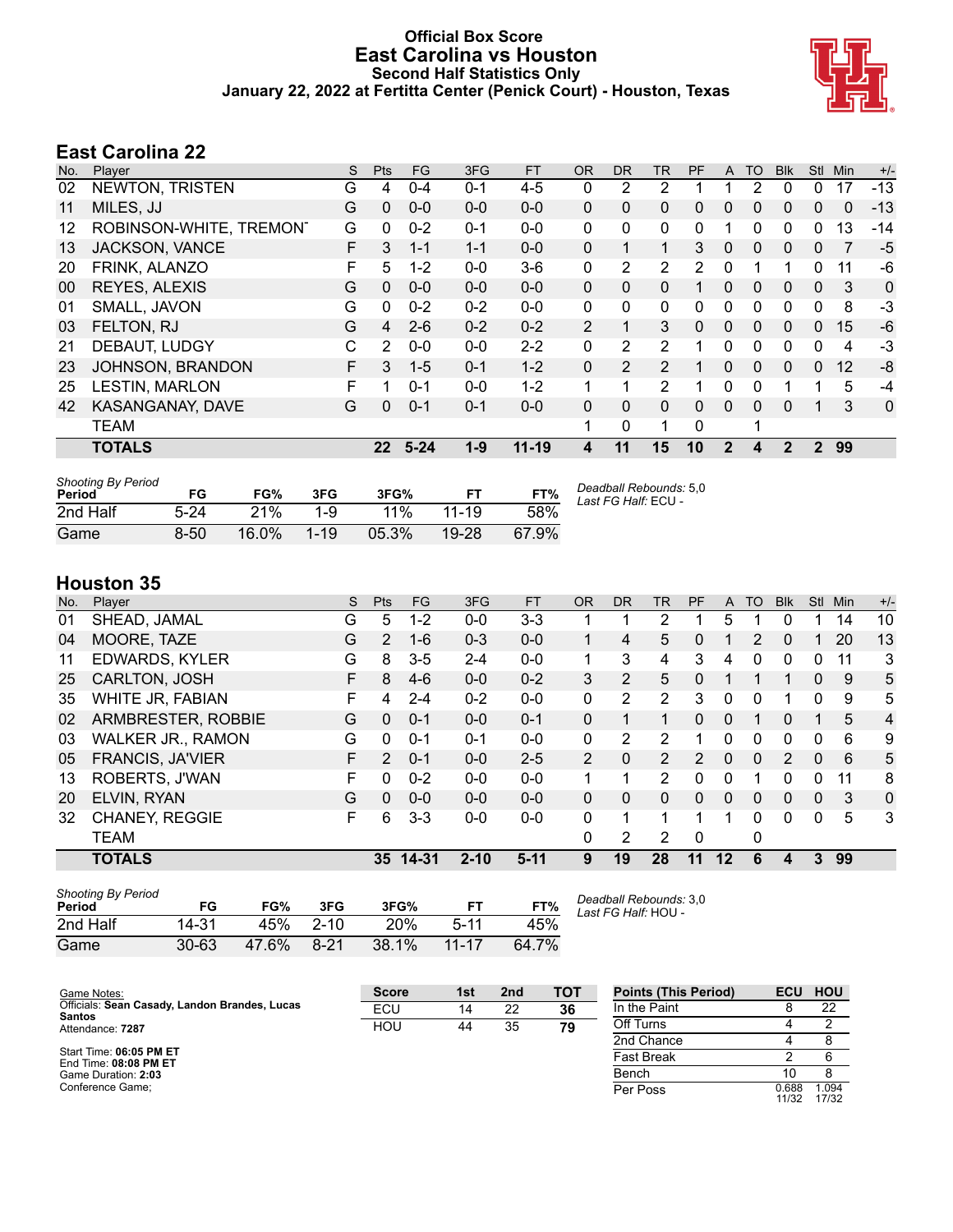#### **Official Play-By-Play East Carolina vs Houston Second Half January 22, 2022 at Fertitta Center (Penick Court) - Houston, Texas**



#### **Period 2**

#### **Starters:**

**East Carolina**: 2 NEWTON,TRISTEN (G); 11 MILES,JJ (G); 12 ROBINSON-WHITE,TREMONT (G); 13 JACKSON,VANCE (F); 20 FRINK,ALANZO (F);<br>**Houston**: 1 SHEAD,JAMAL (G); 4 MOORE,TAZE (G); 11 EDWARDS,KYLER (G); 25 CARLTON,JOSH (F); 3

| Time           | <b>VISITORS: East Carolina</b>           | <b>Score</b> | <b>Margin</b> | <b>HOME: Houston</b>                                            |
|----------------|------------------------------------------|--------------|---------------|-----------------------------------------------------------------|
| 20:00          |                                          |              |               | SUB OUT: ARMBRESTER, ROBBIE                                     |
| 20:00          |                                          |              |               | SUB OUT: FRANCIS, JA'VIER                                       |
| 20:00          |                                          |              |               | SUB OUT: ROBERTS, J'WAN                                         |
| 20:00          |                                          |              |               | SUB IN: MOORE, TAZE                                             |
| 20:00          |                                          |              |               | SUB IN: CARLTON, JOSH                                           |
| 20:00          |                                          |              |               | SUB IN: WHITE JR, FABIAN                                        |
| 20:00          | SUB OUT: SMALL, JAVON                    |              |               |                                                                 |
| 20:00          | SUB OUT: DEBAUT, LUDGY                   |              |               |                                                                 |
| 20:00          | SUB IN: NEWTON, TRISTEN                  |              |               |                                                                 |
| 20:00          | SUB IN: FRINK, ALANZO                    |              |               |                                                                 |
| 19:45          |                                          |              |               | MISSED JUMPER by MOORE, TAZE                                    |
| 19:41          |                                          |              |               | REBOUND (OFF) by EDWARDS, KYLER<br>GOOD! LAYUP by CARLTON, JOSH |
| 19:36<br>19:36 |                                          | 46-14        | H 32          |                                                                 |
| 19:21          | GOOD! 3PTR by JACKSON, VANCE             | 46-17        | H 29          | ASSIST by EDWARDS, KYLER                                        |
| 19:05          |                                          |              |               | MISSED 3PTR by WHITE JR, FABIAN                                 |
| 19:01          |                                          |              |               | REBOUND (OFF) by CARLTON, JOSH                                  |
| 18:57          | FOUL (PERSONAL) by JACKSON, VANCE        |              |               |                                                                 |
| 18:57          |                                          | 47-17        | H 30          | GOOD! FT by SHEAD, JAMAL                                        |
| 18:57          |                                          | 48-17        | H 31          | GOOD! FT by SHEAD, JAMAL                                        |
| 18:57          |                                          | 49-17        | H 32          | GOOD! FT by SHEAD, JAMAL                                        |
| 18:44          | TURNOVER (BADPASS) by NEWTON, TRISTEN    |              |               |                                                                 |
| 18:44          |                                          |              |               | STEAL by SHEAD, JAMAL                                           |
| 18:40          |                                          |              |               | TURNOVER (OUTOFBOUNDS) by MOORE, TAZE                           |
| 18:25          |                                          |              |               | FOUL (PERSONAL) by EDWARDS, KYLER                               |
| 18:25          | GOOD! FT by FRINK, ALANZO                | 49-18        | H 31          |                                                                 |
| 18:25          | GOOD! FT by FRINK, ALANZO                | 49-19        | H 30          |                                                                 |
| 18:08          |                                          |              |               | TURNOVER (LOSTBALL) by CARLTON, JOSH                            |
| 17:38          | MISSED 3PTR by ROBINSON-WHITE, TREMONT   |              |               |                                                                 |
| 17:36          |                                          |              |               | REBOUND (DEF) by EDWARDS, KYLER                                 |
| 17:28          |                                          |              |               | MISSED 3PTR by WHITE JR, FABIAN                                 |
| 17:24          |                                          |              |               | REBOUND (OFF) by CARLTON, JOSH                                  |
| 17:21          |                                          |              |               | MISSED 3PTR by EDWARDS, KYLER                                   |
| 17:17          |                                          |              |               | REBOUND (OFF) by MOORE, TAZE                                    |
| 17:05          |                                          |              |               | MISSED LAYUP by SHEAD, JAMAL                                    |
| 17:02          | REBOUND (DEF) by FRINK, ALANZO           |              |               |                                                                 |
| 16:58          | TURNOVER (LOSTBALL) by NEWTON, TRISTEN   |              |               |                                                                 |
| 16:58          |                                          |              |               | STEAL by MOORE, TAZE                                            |
| 16:51          |                                          | 51-19        | H 32          | GOOD! LAYUP by CARLTON, JOSH [FB]                               |
| 16:51          |                                          |              |               | ASSIST by SHEAD, JAMAL                                          |
| 16:34          | GOOD! LAYUP by FRINK, ALANZO             | $51 - 21$    | H 30          |                                                                 |
| 16:34<br>16:34 | ASSIST by ROBINSON-WHITE, TREMONT        |              |               |                                                                 |
| 16:34          |                                          |              |               | FOUL (PERSONAL) by WHITE JR, FABIAN<br>SUB OUT: SHEAD, JAMAL    |
| 16:34          |                                          |              |               | SUB OUT: CARLTON, JOSH                                          |
| 16:34          |                                          |              |               | SUB OUT: WHITE JR, FABIAN                                       |
| 16:34          |                                          |              |               | SUB IN: WALKER JR., RAMON                                       |
| 16:34          |                                          |              |               | SUB IN: ROBERTS, J'WAN                                          |
| 16:34          |                                          |              |               | SUB IN: CHANEY, REGGIE                                          |
| 16:33          | MISSED FT by FRINK, ALANZO               |              |               |                                                                 |
| 16:30          |                                          |              |               | REBOUND (DEF) by ROBERTS, J'WAN                                 |
| 16:19          |                                          | 53-21        | H 32          | GOOD! DUNK by CHANEY, REGGIE                                    |
| 16:19          |                                          |              |               | ASSIST by MOORE, TAZE                                           |
| 16:09          | MISSED 3PTR by FELTON, RJ                |              |               |                                                                 |
| 16:06          |                                          |              |               | REBOUND (DEF) by EDWARDS, KYLER                                 |
| 15:58          |                                          | $55 - 21$    | H 34          | GOOD! JUMPER by EDWARDS, KYLER                                  |
| 15:45          | MISSED JUMPER by ROBINSON-WHITE, TREMONT |              |               |                                                                 |
| 15:42          |                                          |              |               | REBOUND (DEF) by MOORE, TAZE                                    |
| 15:34          |                                          |              |               | MISSED LAYUP by ROBERTS, J'WAN                                  |
| 15:31          |                                          |              |               | REBOUND (OFF) by ROBERTS, J'WAN                                 |
| 15:30          |                                          |              |               | MISSED LAYUP by ROBERTS, J'WAN                                  |
| 15:28          | REBOUND (DEF) by JACKSON, VANCE          |              |               |                                                                 |
| 15:18          |                                          |              |               | FOUL (PERSONAL) by CHANEY, REGGIE                               |
| 15:18          |                                          |              |               |                                                                 |
| 15:18          | SUB OUT: ROBINSON-WHITE, TREMONT         |              |               |                                                                 |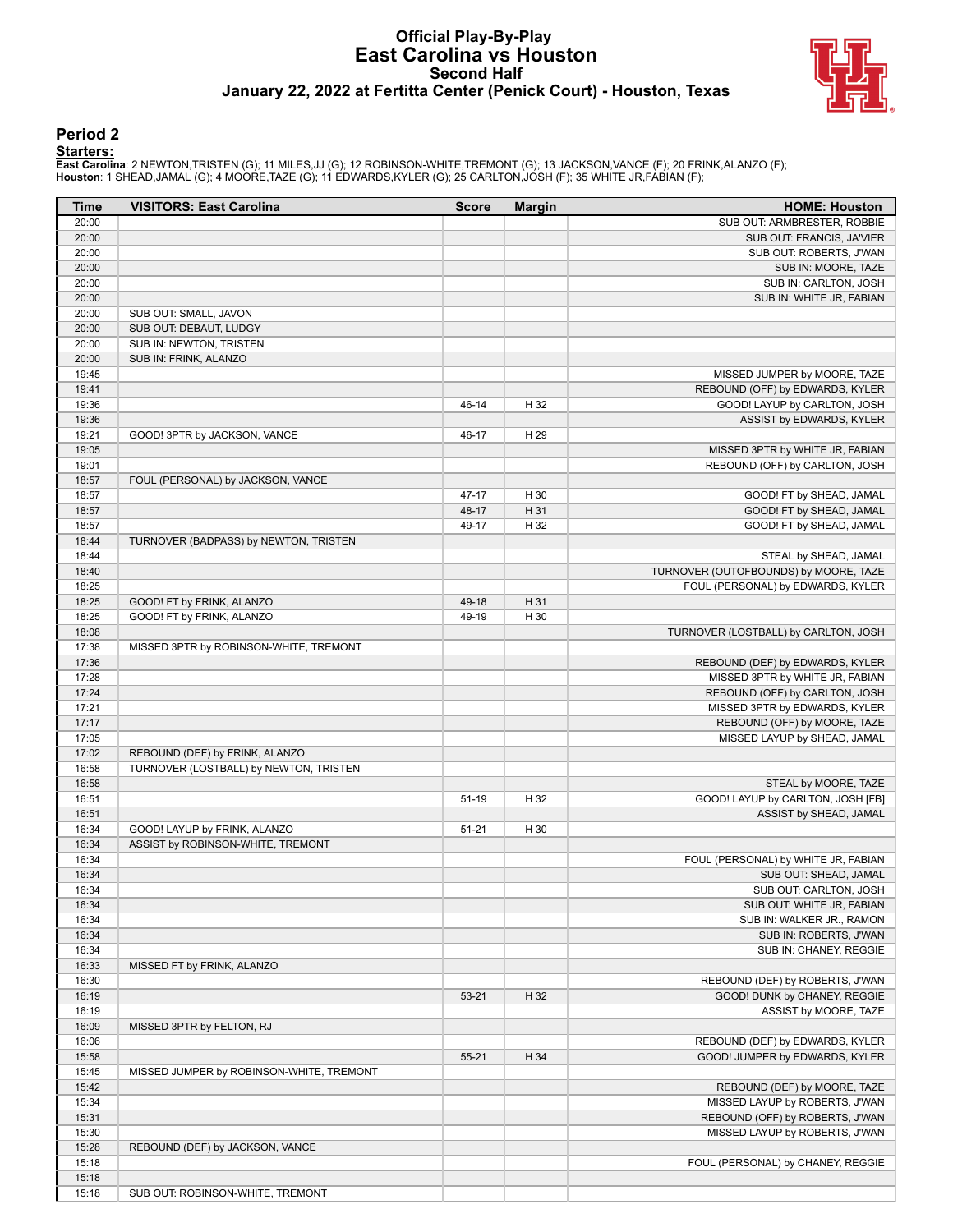| Time           | <b>VISITORS: East Carolina</b>                             | <b>Score</b>   | <b>Margin</b> | <b>HOME: Houston</b>                                      |
|----------------|------------------------------------------------------------|----------------|---------------|-----------------------------------------------------------|
| 15:18          | SUB OUT: FRINK, ALANZO                                     |                |               |                                                           |
| 15:18          | SUB IN: SMALL, JAVON                                       |                |               |                                                           |
| 15:18          | SUB IN: DEBAUT, LUDGY                                      |                |               |                                                           |
| 15:18<br>15:18 | MISSED FT by FELTON, RJ<br>REBOUND (OFF) by TEAM           |                |               |                                                           |
| 15:17          | MISSED FT by FELTON, RJ                                    |                |               |                                                           |
| 15:17          |                                                            |                |               | REBOUND (DEF) by CHANEY, REGGIE                           |
| 15:10          | FOUL (PERSONAL) by JACKSON, VANCE                          |                |               |                                                           |
| 15:05          |                                                            |                |               | MISSED JUMPER by MOORE, TAZE                              |
| 15:02          | REBOUND (DEF) by DEBAUT, LUDGY                             |                |               |                                                           |
| 14:49          | MISSED JUMPER by FELTON, RJ                                |                |               |                                                           |
| 14:47          |                                                            |                |               | REBOUND (DEF) by WALKER JR., RAMON                        |
| 14:47<br>14:47 | SUB OUT: JACKSON, VANCE<br>SUB IN: JOHNSON, BRANDON        |                |               |                                                           |
| 14:32          |                                                            |                |               | MISSED 3PTR by MOORE, TAZE                                |
| 14:27          | REBOUND (DEF) by DEBAUT, LUDGY                             |                |               |                                                           |
| 14:13          |                                                            |                |               | FOUL (PERSONAL) by WALKER JR., RAMON                      |
| 14:13          | GOOD! FT by DEBAUT, LUDGY                                  | 55-22          | H 33          |                                                           |
| 14:13          |                                                            |                |               | SUB OUT: WALKER JR., RAMON                                |
| 14:13          |                                                            |                |               | SUB IN: SHEAD, JAMAL                                      |
| 14:13          | GOOD! FT by DEBAUT, LUDGY                                  | 55-23          | H 32          |                                                           |
| 13:53<br>13:53 |                                                            | 57-23          | H 34          | GOOD! LAYUP by CHANEY, REGGIE<br>ASSIST by EDWARDS, KYLER |
| 13:46          |                                                            |                |               | FOUL (PERSONAL) by EDWARDS, KYLER                         |
| 13:46          | GOOD! FT by NEWTON, TRISTEN [FB]                           | $57 - 24$      | H 33          |                                                           |
| 13:46          | GOOD! FT by NEWTON, TRISTEN [FB]                           | 57-25          | H 32          |                                                           |
| 13:32          | FOUL (PERSONAL) by DEBAUT, LUDGY                           |                |               |                                                           |
| 13:31          |                                                            |                |               | MISSED 3PTR by EDWARDS, KYLER                             |
| 13:27          | REBOUND (DEF) by FELTON, RJ                                |                |               |                                                           |
| 13:22          |                                                            |                |               | FOUL (PERSONAL) by SHEAD, JAMAL                           |
| 13:22<br>13:22 | GOOD! FT by NEWTON, TRISTEN<br>GOOD! FT by NEWTON, TRISTEN | 57-26<br>57-27 | H 31<br>H 30  |                                                           |
| 13:11          |                                                            | 59-27          | H 32          | GOOD! LAYUP by CHANEY, REGGIE                             |
| 13:11          |                                                            |                |               | ASSIST by EDWARDS, KYLER                                  |
| 12:59          | MISSED JUMPER by NEWTON, TRISTEN                           |                |               |                                                           |
| 12:56          |                                                            |                |               | REBOUND (DEF) by EDWARDS, KYLER                           |
| 12:47          |                                                            |                |               | MISSED 3PTR by MOORE, TAZE                                |
| 12:42          | REBOUND (DEF) by NEWTON, TRISTEN                           |                |               |                                                           |
| 12:28<br>12:00 | GOOD! LAYUP by FELTON, RJ                                  | 59-29<br>62-29 | H 30<br>H 33  | GOOD! 3PTR by EDWARDS, KYLER                              |
| 12:00          |                                                            |                |               | ASSIST by CHANEY, REGGIE                                  |
| 11:41          |                                                            |                |               | FOUL (PERSONAL) by EDWARDS, KYLER                         |
| 11:41          |                                                            |                |               |                                                           |
| 11:41          |                                                            |                |               | SUB OUT: EDWARDS, KYLER                                   |
| 11:41          |                                                            |                |               | SUB OUT: ROBERTS, J'WAN                                   |
| 11:41          |                                                            |                |               | SUB OUT: CHANEY, REGGIE                                   |
| 11:41<br>11:41 |                                                            |                |               | SUB IN: WALKER JR., RAMON<br>SUB IN: CARLTON, JOSH        |
| 11:41          |                                                            |                |               | SUB IN: WHITE JR, FABIAN                                  |
| 11:41          | SUB OUT: FELTON, RJ                                        |                |               |                                                           |
| 11:41          | SUB IN: ROBINSON-WHITE, TREMONT                            |                |               |                                                           |
| 11:40          | MISSED FT by NEWTON, TRISTEN                               |                |               |                                                           |
| 11:39          |                                                            |                |               | REBOUND (DEF) by CARLTON, JOSH                            |
| 11:22          |                                                            | 64-29          | H 35          | GOOD! DUNK by CARLTON, JOSH                               |
| 11:22<br>11:14 | MISSED 3PTR by SMALL, JAVON                                |                |               | ASSIST by SHEAD, JAMAL                                    |
| 11:14          |                                                            |                |               | BLOCK by WHITE JR, FABIAN                                 |
| 11:14          | REBOUND (OFF) by TEAM                                      |                |               |                                                           |
| 11:05          | MISSED JUMPER by JOHNSON, BRANDON                          |                |               |                                                           |
| 11:02          |                                                            |                |               | REBOUND (DEF) by MOORE, TAZE                              |
| 10:58          |                                                            | 66-29          | H 37          | GOOD! LAYUP by CARLTON, JOSH [FB]                         |
| 10:58          |                                                            |                |               | ASSIST by SHEAD, JAMAL                                    |
| 10:49<br>10:49 | TIMEOUT 30SEC                                              |                |               |                                                           |
| 10:49          | SUB OUT: DEBAUT, LUDGY<br>SUB IN: FRINK, ALANZO            |                |               |                                                           |
| 10:24          | MISSED JUMPER by JOHNSON, BRANDON                          |                |               |                                                           |
| 10:21          |                                                            |                |               | REBOUND (DEF) by MOORE, TAZE                              |
| 10:14          |                                                            |                |               | MISSED JUMPER by CARLTON, JOSH                            |
| 10:10          | REBOUND (DEF) by JOHNSON, BRANDON                          |                |               |                                                           |
| 09:59          |                                                            |                |               | FOUL (PERSONAL) by WHITE JR, FABIAN                       |
| 09:59          | SUB OUT: SMALL, JAVON                                      |                |               |                                                           |
| 09:59<br>09:59 | SUB OUT: JOHNSON, BRANDON<br>SUB IN: FELTON, RJ            |                |               |                                                           |
| 09:59          | SUB IN: JACKSON, VANCE                                     |                |               |                                                           |
| 09:57          | MISSED FT by FRINK, ALANZO                                 |                |               |                                                           |
| 09:57          |                                                            |                |               | REBOUND (DEF) by WHITE JR, FABIAN                         |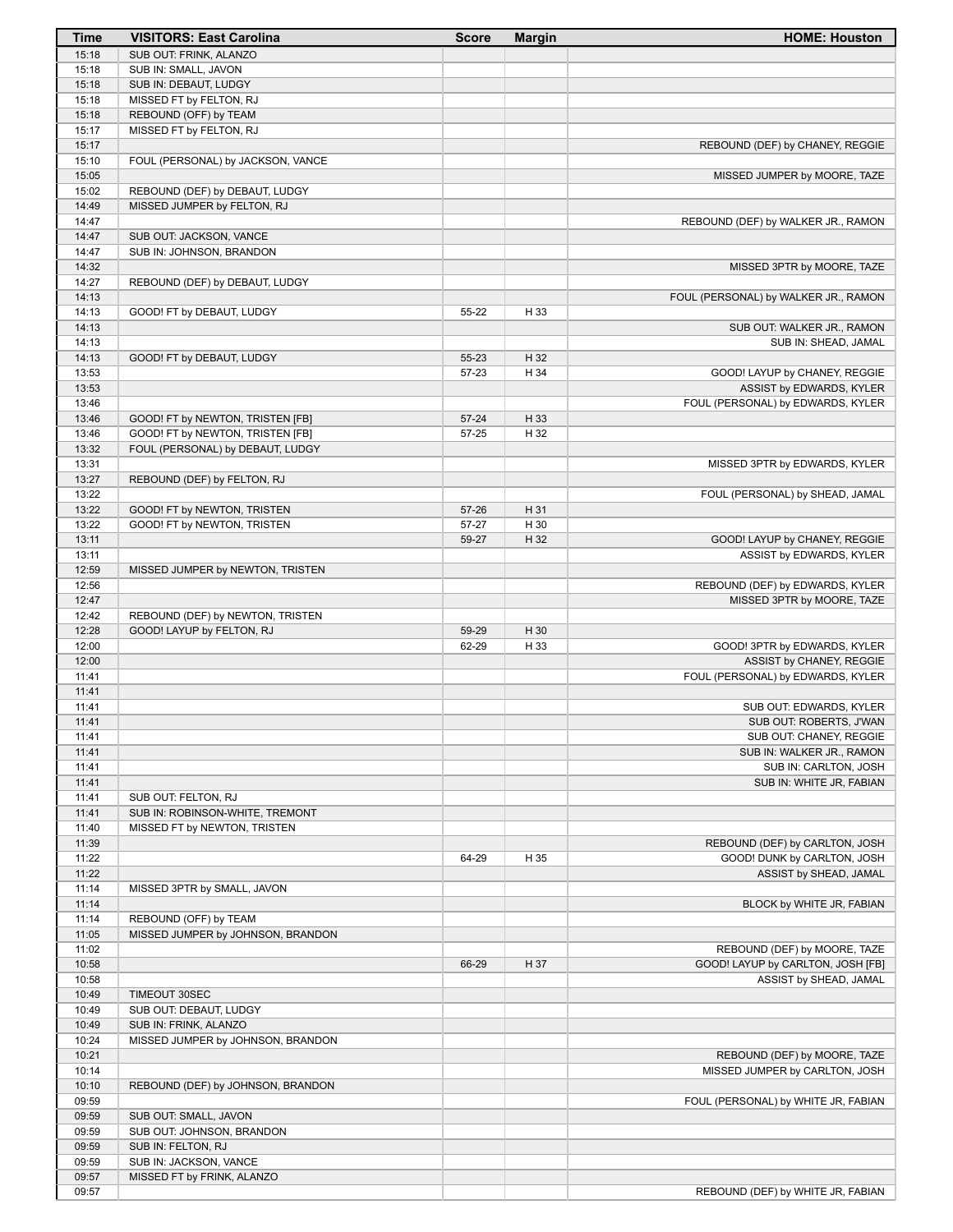| Time           | <b>VISITORS: East Carolina</b>       | <b>Score</b> | <b>Margin</b> | <b>HOME: Houston</b>                                                |
|----------------|--------------------------------------|--------------|---------------|---------------------------------------------------------------------|
| 09:37          |                                      |              |               | MISSED 3PTR by WALKER JR., RAMON                                    |
| 09:35          |                                      |              |               | REBOUND (OFF) by CARLTON, JOSH                                      |
| 09:35          | FOUL (PERSONAL) by JACKSON, VANCE    |              |               |                                                                     |
| 09:23          |                                      | 68-29        | H 39          | GOOD! LAYUP by WHITE JR, FABIAN                                     |
| 09:23          |                                      |              |               | ASSIST by CARLTON, JOSH                                             |
| 08:57<br>08:54 | MISSED JUMPER by FRINK, ALANZO       |              |               |                                                                     |
| 08:41          |                                      |              |               | REBOUND (DEF) by WALKER JR., RAMON<br>MISSED LAYUP by CARLTON, JOSH |
| 08:41          | BLOCK by FRINK, ALANZO               |              |               |                                                                     |
| 08:36          |                                      |              |               | REBOUND (OFF) by SHEAD, JAMAL                                       |
| 08:33          |                                      |              |               | TURNOVER (OUTOFBOUNDS) by SHEAD, JAMAL                              |
| 08:10          |                                      |              |               | FOUL (PERSONAL) by WHITE JR, FABIAN                                 |
| 08:10          |                                      |              |               | SUB OUT: WALKER JR., RAMON                                          |
| 08:10          |                                      |              |               | SUB IN: EDWARDS, KYLER                                              |
| 08:10          | MISSED FT by FRINK, ALANZO           |              |               |                                                                     |
| 08:10          | REBOUND (OFF) by TEAM                |              |               |                                                                     |
| 08:10          | GOOD! FT by FRINK, ALANZO            | 68-30        | H 38          |                                                                     |
| 07:53          | FOUL (PERSONAL) by FRINK, ALANZO     |              |               |                                                                     |
| 07:53          |                                      |              |               |                                                                     |
| 07:53          | SUB OUT: JACKSON, VANCE              |              |               |                                                                     |
| 07:53<br>07:53 | SUB IN: JOHNSON, BRANDON             |              |               | MISSED FT by CARLTON, JOSH                                          |
| 07:53          |                                      |              |               | REBOUND (OFF) by TEAM                                               |
| 07:52          |                                      |              |               | MISSED FT by CARLTON, JOSH                                          |
| 07:51          | REBOUND (DEF) by FRINK, ALANZO       |              |               |                                                                     |
| 07:24          | MISSED LAYUP by FELTON, RJ           |              |               |                                                                     |
| 07:24          |                                      |              |               | BLOCK by CARLTON, JOSH                                              |
| 07:19          |                                      |              |               | REBOUND (DEF) by WHITE JR, FABIAN                                   |
| 07:05          |                                      | 70-30        | H 40          | GOOD! LAYUP by WHITE JR, FABIAN                                     |
| 07:05          |                                      |              |               | ASSIST by EDWARDS, KYLER                                            |
| 06:46          | MISSED 3PTR by FELTON, RJ            |              |               |                                                                     |
| 06:43          | REBOUND (OFF) by FELTON, RJ          |              |               |                                                                     |
| 06:39          | GOOD! LAYUP by JOHNSON, BRANDON      | 70-32        | H 38          |                                                                     |
| 06:39          | ASSIST by NEWTON, TRISTEN            |              |               |                                                                     |
| 06:09          |                                      |              |               | MISSED 3PTR by MOORE, TAZE                                          |
| 06:07          | REBOUND (DEF) by NEWTON, TRISTEN     |              |               |                                                                     |
| 06:02          | MISSED 3PTR by JOHNSON, BRANDON      |              |               |                                                                     |
| 05:58<br>05:56 | FOUL (PERSONAL) by NEWTON, TRISTEN   |              |               | REBOUND (DEF) by CARLTON, JOSH                                      |
| 05:56          |                                      |              |               | SUB OUT: CARLTON, JOSH                                              |
| 05:56          |                                      |              |               | SUB OUT: WHITE JR, FABIAN                                           |
| 05:56          |                                      |              |               | SUB IN: FRANCIS, JA'VIER                                            |
| 05:56          |                                      |              |               | SUB IN: ROBERTS, J'WAN                                              |
| 05:48          |                                      | 73-32        | H 41          | GOOD! 3PTR by EDWARDS, KYLER                                        |
| 05:48          |                                      |              |               | ASSIST by SHEAD, JAMAL                                              |
| 05:31          | MISSED JUMPER by NEWTON, TRISTEN     |              |               |                                                                     |
| 05:23          | REBOUND (OFF) by FELTON, RJ          |              |               |                                                                     |
| 05:23          | GOOD! LAYUP by FELTON, RJ            | 73-34        | H 39          |                                                                     |
| 05:20          |                                      |              |               | TIMEOUT 30SEC                                                       |
| 05:20          |                                      |              |               | SUB OUT: EDWARDS, KYLER                                             |
| 05:20          |                                      |              |               | SUB IN: ARMBRESTER, ROBBIE                                          |
| 05:10          |                                      |              |               | TURNOVER (OUTOFBOUNDS) by ARMBRESTER, ROBBIE                        |
| 04:47          | TURNOVER (LOSTBALL) by FRINK, ALANZO |              |               |                                                                     |
| 04:47<br>04:47 | FOUL (PERSONAL) by FRINK, ALANZO     |              |               | STEAL by ARMBRESTER, ROBBIE                                         |
| 04:47          | SUB OUT: FRINK, ALANZO               |              |               |                                                                     |
| 04:47          | SUB IN: LESTIN, MARLON               |              |               |                                                                     |
| 04:46          |                                      |              |               | MISSED FT by ARMBRESTER, ROBBIE                                     |
| 04:46          | FOUL (PERSONAL) by LESTIN, MARLON    |              |               |                                                                     |
| 04:45          |                                      |              |               | REBOUND (OFF) by FRANCIS, JA'VIER                                   |
| 04:45          |                                      |              |               | MISSED FT by FRANCIS, JA'VIER                                       |
| 04:43          | REBOUND (DEF) by LESTIN, MARLON      |              |               |                                                                     |
| 04:38          | MISSED LAYUP by NEWTON, TRISTEN      |              |               |                                                                     |
| 04:38          |                                      |              |               | BLOCK by FRANCIS, JA'VIER                                           |
| 04:33          |                                      |              |               | REBOUND (DEF) by SHEAD, JAMAL                                       |
| 04:28          |                                      | 75-34        | H 41          | GOOD! LAYUP by SHEAD, JAMAL                                         |
| 04:11          | MISSED LAYUP by LESTIN, MARLON       |              |               |                                                                     |
| 04:11          |                                      |              |               | BLOCK by FRANCIS, JA'VIER                                           |
| 04:05          |                                      |              |               | REBOUND (DEF) by MOORE, TAZE                                        |
| 04:04          |                                      | 77-34        | H 43          | GOOD! DUNK by MOORE, TAZE [FB]                                      |
| 04:04          |                                      |              |               | ASSIST by SHEAD, JAMAL                                              |
| 03:49          | MISSED 3PTR by NEWTON, TRISTEN       |              |               |                                                                     |
| 03:44          |                                      |              |               | REBOUND (DEF) by ARMBRESTER, ROBBIE                                 |
| 03:24<br>03:24 | STEAL by LESTIN, MARLON              |              |               | TURNOVER (BADPASS) by ROBERTS, J'WAN                                |
| 03:14          | TIMEOUT 30SEC                        |              |               |                                                                     |
|                |                                      |              |               |                                                                     |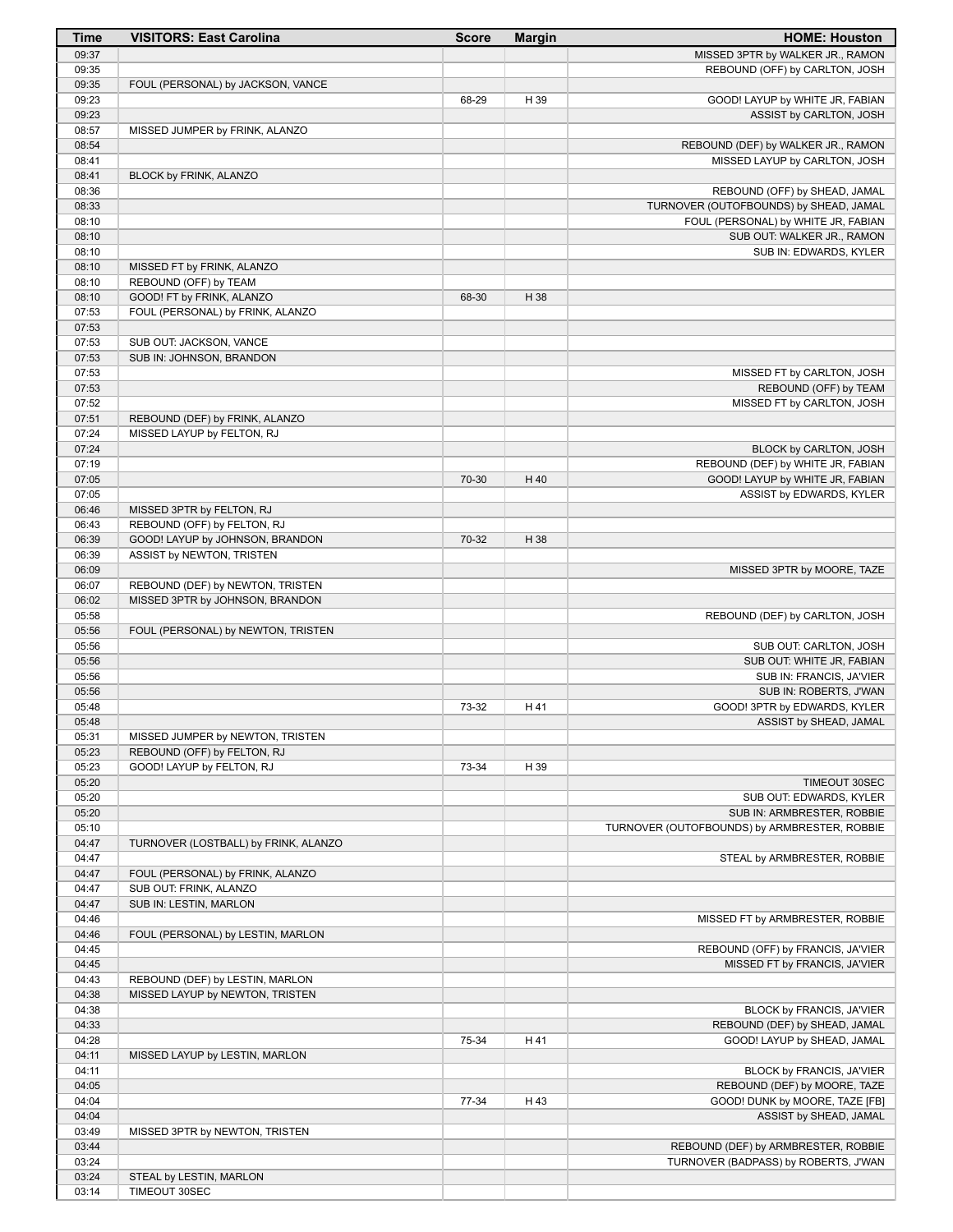| <b>Time</b> | <b>VISITORS: East Carolina</b>      | <b>Score</b> | <b>Margin</b> | <b>HOME: Houston</b>                |
|-------------|-------------------------------------|--------------|---------------|-------------------------------------|
| 03:14       |                                     |              |               | SUB OUT: SHEAD, JAMAL               |
| 03:14       |                                     |              |               | SUB IN: ELVIN, RYAN                 |
| 03:14       | SUB OUT: NEWTON, TRISTEN            |              |               |                                     |
| 03:14       | SUB OUT: ROBINSON-WHITE, TREMONT    |              |               |                                     |
| 03:14       | SUB IN: SMALL, JAVON                |              |               |                                     |
| 03:14       | SUB IN: KASANGANAY, DAVE            |              |               |                                     |
| 03:14       | SUB OUT: FELTON, RJ                 |              |               |                                     |
| 03:14       | SUB IN: REYES, ALEXIS               |              |               |                                     |
| 02:57       | MISSED 3PTR by SMALL, JAVON         |              |               |                                     |
| 02:53       |                                     |              |               | REBOUND (DEF) by TEAM               |
| 02:41       |                                     |              |               | MISSED JUMPER by FRANCIS, JA'VIER   |
| 02:37       | REBOUND (DEF) by JOHNSON, BRANDON   |              |               |                                     |
| 02:08       | TURNOVER (SHOTCLOCK) by TEAM        |              |               |                                     |
| 01:57       |                                     |              |               | TURNOVER (BADPASS) by MOORE, TAZE   |
| 01:57       | STEAL by KASANGANAY, DAVE           |              |               |                                     |
| 01:48       |                                     |              |               | FOUL (PERSONAL) by FRANCIS, JA'VIER |
| 01:48       | MISSED FT by LESTIN, MARLON         |              |               |                                     |
| 01:48       | REBOUND (OFF) by TEAM               |              |               |                                     |
| 01:48       | GOOD! FT by LESTIN, MARLON          | $77 - 35$    | H 42          |                                     |
| 01:31       | FOUL (PERSONAL) by JOHNSON, BRANDON |              |               |                                     |
| 01:31       |                                     |              |               | MISSED FT by FRANCIS, JA'VIER       |
| 01:31       |                                     |              |               | REBOUND (OFF) by TEAM               |
| 01:31       |                                     | 78-35        | H 43          | GOOD! FT by FRANCIS, JA'VIER        |
| 01:17       |                                     |              |               | FOUL (PERSONAL) by FRANCIS, JA'VIER |
| 01:17       | MISSED FT by JOHNSON, BRANDON       |              |               |                                     |
| 01:17       | REBOUND (OFF) by TEAM               |              |               |                                     |
| 01:17       | GOOD! FT by JOHNSON, BRANDON        | 78-36        | H 42          |                                     |
| 01:01       |                                     |              |               | MISSED LAYUP by ARMBRESTER, ROBBIE  |
| 01:01       | BLOCK by LESTIN, MARLON             |              |               |                                     |
| 00:59       |                                     |              |               | REBOUND (OFF) by FRANCIS, JA'VIER   |
| 00:59       | FOUL (PERSONAL) by REYES, ALEXIS    |              |               |                                     |
| 00:59       |                                     |              |               | MISSED FT by FRANCIS, JA'VIER       |
| 00:59       |                                     |              |               | REBOUND (OFF) by TEAM               |
| 00:59       |                                     | 79-36        | H 43          | GOOD! FT by FRANCIS, JA'VIER        |
| 00:37       | MISSED JUMPER by JOHNSON, BRANDON   |              |               |                                     |
| 00:31       | REBOUND (OFF) by LESTIN, MARLON     |              |               |                                     |
| 00:17       | MISSED 3PTR by KASANGANAY, DAVE     |              |               |                                     |
| 00:14       |                                     |              |               | REBOUND (DEF) by TEAM               |

#### **East Carolina 36, Houston 79**

| <b>Points (This Period)</b> | ECU            | <b>HOU</b>     |
|-----------------------------|----------------|----------------|
| In the Paint                |                | 22             |
| Off Turns                   |                |                |
| 2nd Chance                  |                |                |
| <b>Fast Break</b>           |                |                |
| Bench                       | 10             |                |
| Per Poss                    | 0.688<br>11/32 | 1.094<br>17/32 |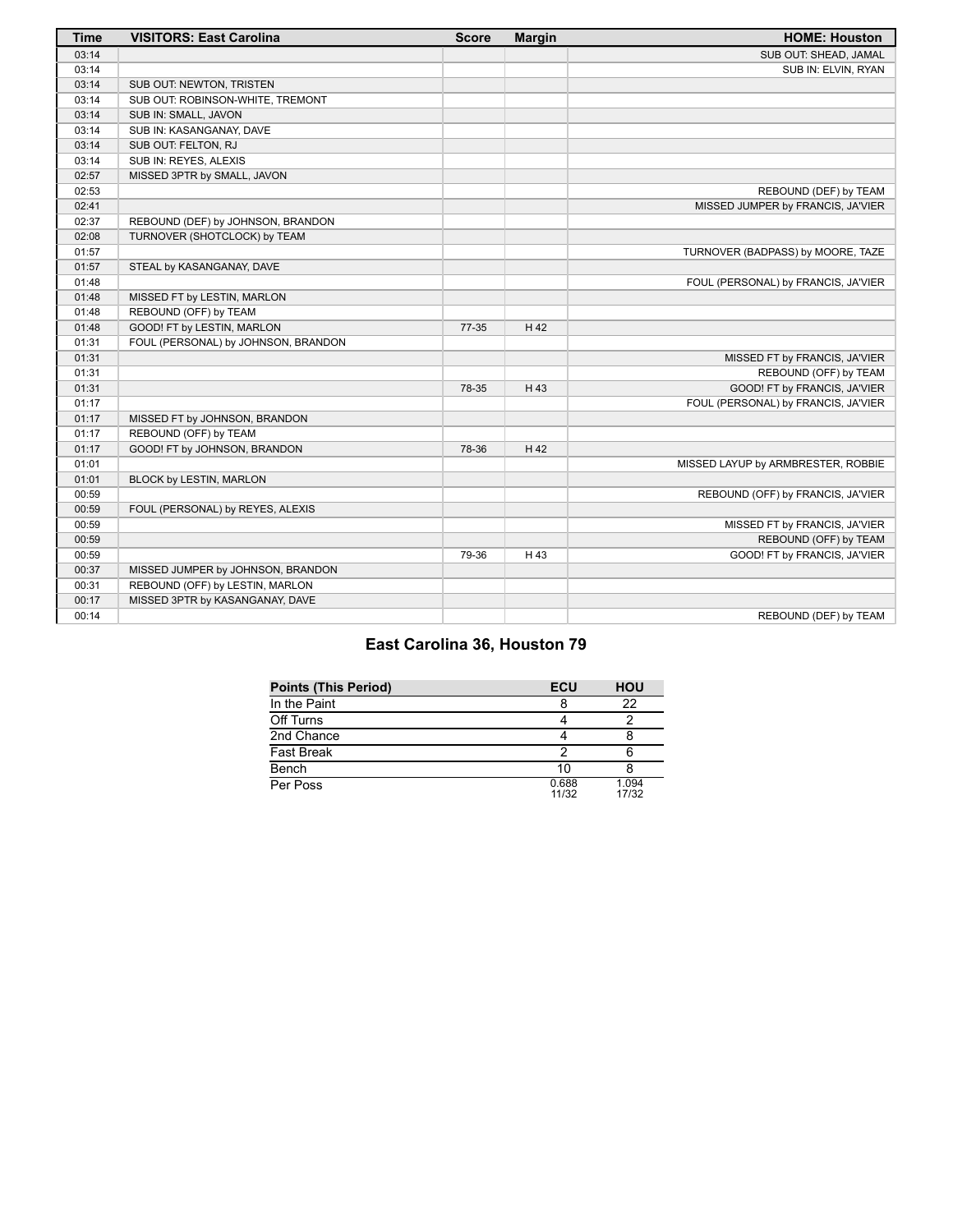#### **Official Scoring/Possession Reference Chart East Carolina vs Houston Period 1 January 22, 2022 at Fertitta Center (Penick Court) - Houston, Texas**



#### **Period 1**

#### **Starters:**

**East Carolina**: 2 NEWTON,TRISTEN (G); 11 MILES,JJ (G); 12 ROBINSON-WHITE,TREMONT (G); 13 JACKSON,VANCE (F); 20 FRINK,ALANZO (F);<br>**Houston**: 1 SHEAD,JAMAL (G); 4 MOORE,TAZE (G); 11 EDWARDS,KYLER (G); 25 CARLTON,JOSH (F); 3

| <b>Time</b> | <b>VISITORS: East Carolina</b>  | <b>Score</b> | <b>Margin</b>  | <b>HOME: Houston</b>                   |
|-------------|---------------------------------|--------------|----------------|----------------------------------------|
| 19:11       |                                 | $2 - 0$      | H <sub>2</sub> | GOOD! JUMPER by WHITE JR, FABIAN [PNT] |
| 18:22       |                                 | $4 - 0$      | H4             | GOOD! DUNK by CARLTON, JOSH            |
| 16:59       |                                 | $7 - 0$      | H 7            | GOOD! 3PTR by EDWARDS, KYLER           |
| 16:08       |                                 | $10 - 0$     | H 10           | GOOD! 3PTR by MOORE, TAZE              |
| 15:18       | GOOD! JUMPER by NEWTON, TRISTEN | $10 - 2$     | H <sub>8</sub> |                                        |
| 14:34       |                                 | $12 - 2$     | H 10           | GOOD! LAYUP by WHITE JR, FABIAN [FB]   |
| 14:01       |                                 | $15 - 2$     | H 13           | GOOD! 3PTR by EDWARDS, KYLER [FB]      |
| 13:17       |                                 | $16 - 2$     | H 14           | GOOD! FT by EDWARDS, KYLER             |
| 13:17       |                                 | $17-2$       | H 15           | GOOD! FT by EDWARDS, KYLER             |
| 13:17       |                                 | $18-2$       | H 16           | GOOD! FT by EDWARDS, KYLER             |
| 12:31       |                                 | $20 - 2$     | H 18           | GOOD! LAYUP by CHANEY, REGGIE          |
| 12:31       |                                 | $21 - 2$     | H 19           | GOOD! FT by CHANEY, REGGIE             |
| 12:08       |                                 | $23-2$       | H 21           | GOOD! LAYUP by SHEAD, JAMAL            |
| 11:37       | GOOD! JUMPER by DEBAUT, LUDGY   | $23-4$       | H 19           |                                        |
| 09:51       |                                 | $25 - 4$     | H 21           | GOOD! JUMPER by MOORE, TAZE            |
| 08:28       |                                 | $27-4$       | H 23           | GOOD! LAYUP by CARLTON, JOSH           |
| 07:35       |                                 | $30 - 4$     | H 26           | GOOD! 3PTR by EDWARDS, KYLER           |
| 06:49       |                                 | $31 - 4$     | H 27           | GOOD! FT by EDWARDS, KYLER             |
| 06:49       |                                 | $32 - 4$     | H 28           | GOOD! FT by EDWARDS, KYLER             |
| 05:48       | GOOD! LAYUP by NEWTON, TRISTEN  | $32-6$       | H 26           |                                        |
| 05:48       | GOOD! FT by NEWTON, TRISTEN     | $32 - 7$     | H 25           |                                        |
| 05:22       |                                 | $34 - 7$     | H 27           | GOOD! LAYUP by CARLTON, JOSH           |
| 04:35       | GOOD! FT by NEWTON, TRISTEN     | $34 - 8$     | H 26           |                                        |
| 04:35       | GOOD! FT by NEWTON, TRISTEN     | $34-9$       | H 25           |                                        |
| 04:18       |                                 | $36-9$       | H 27           | GOOD! JUMPER by MOORE, TAZE [PNT]      |
| 03:27       | GOOD! FT by JACKSON, VANCE [FB] | $36-10$      | H 26           |                                        |
| 03:27       | GOOD! FT by JACKSON, VANCE [FB] | $36-11$      | H 25           |                                        |
| 03:01       |                                 | $39-11$      | H 28           | GOOD! 3PTR by WALKER JR., RAMON        |
| 02:06       |                                 | 41-11        | H 30           | GOOD! LAYUP by ROBERTS, J'WAN          |
| 01:54       | GOOD! FT by NEWTON, TRISTEN     | 41-12        | H 29           |                                        |
| 01:54       | GOOD! FT by NEWTON, TRISTEN     | $41 - 13$    | H 28           |                                        |
| 00:46       | GOOD! FT by NEWTON, TRISTEN     | $41 - 14$    | H 27           |                                        |
| 00:28       |                                 | 44-14        | H 30           | GOOD! 3PTR by EDWARDS, KYLER           |

**East Carolina 14, Houston 44**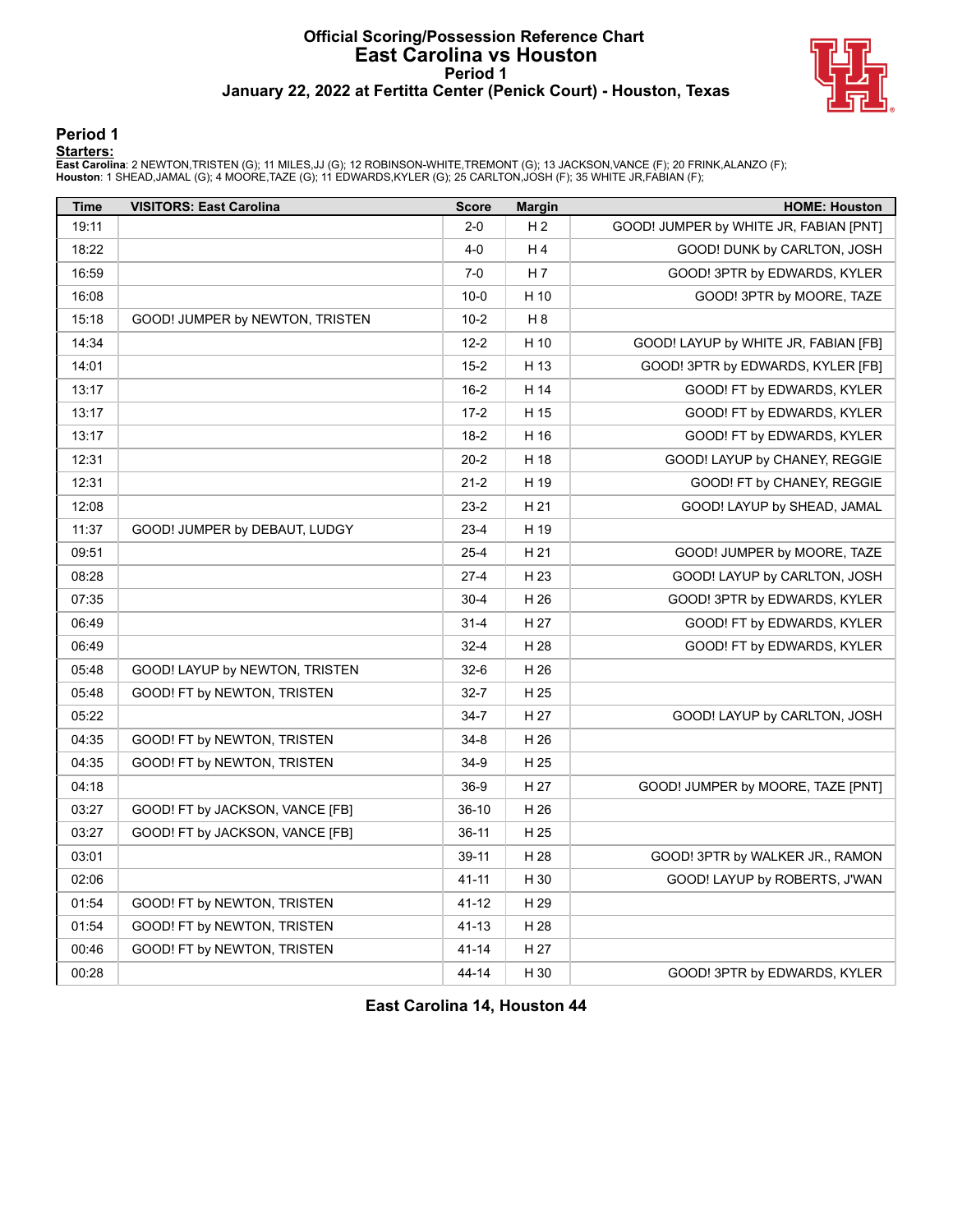#### **Official Scoring/Possession Reference Chart East Carolina vs Houston Period 2 January 22, 2022 at Fertitta Center (Penick Court) - Houston, Texas**



#### **Period 2**

#### **Starters:**

**East Carolina**: 2 NEWTON,TRISTEN (G); 11 MILES,JJ (G); 12 ROBINSON-WHITE,TREMONT (G); 13 JACKSON,VANCE (F); 20 FRINK,ALANZO (F);<br>**Houston**: 1 SHEAD,JAMAL (G); 4 MOORE,TAZE (G); 11 EDWARDS,KYLER (G); 25 CARLTON,JOSH (F); 3

| <b>Time</b> | <b>VISITORS: East Carolina</b>   | <b>Score</b> | <b>Margin</b> | <b>HOME: Houston</b>              |
|-------------|----------------------------------|--------------|---------------|-----------------------------------|
| 19:36       |                                  | 46-14        | H 32          | GOOD! LAYUP by CARLTON, JOSH      |
| 19:21       | GOOD! 3PTR by JACKSON, VANCE     | 46-17        | H 29          |                                   |
| 18:57       |                                  | 47-17        | H 30          | GOOD! FT by SHEAD, JAMAL          |
| 18:57       |                                  | 48-17        | H 31          | GOOD! FT by SHEAD, JAMAL          |
| 18:57       |                                  | 49-17        | H 32          | GOOD! FT by SHEAD, JAMAL          |
| 18:25       | GOOD! FT by FRINK, ALANZO        | 49-18        | H 31          |                                   |
| 18:25       | GOOD! FT by FRINK, ALANZO        | 49-19        | H 30          |                                   |
| 16:51       |                                  | $51-19$      | H 32          | GOOD! LAYUP by CARLTON, JOSH [FB] |
| 16:34       | GOOD! LAYUP by FRINK, ALANZO     | $51 - 21$    | H 30          |                                   |
| 16:19       |                                  | 53-21        | H 32          | GOOD! DUNK by CHANEY, REGGIE      |
| 15:58       |                                  | 55-21        | H 34          | GOOD! JUMPER by EDWARDS, KYLER    |
| 14:13       | GOOD! FT by DEBAUT, LUDGY        | 55-22        | H 33          |                                   |
| 14:13       | GOOD! FT by DEBAUT, LUDGY        | 55-23        | H 32          |                                   |
| 13:53       |                                  | 57-23        | H 34          | GOOD! LAYUP by CHANEY, REGGIE     |
| 13:46       | GOOD! FT by NEWTON, TRISTEN [FB] | 57-24        | H 33          |                                   |
| 13:46       | GOOD! FT by NEWTON, TRISTEN [FB] | 57-25        | H 32          |                                   |
| 13:22       | GOOD! FT by NEWTON, TRISTEN      | 57-26        | H 31          |                                   |
| 13:22       | GOOD! FT by NEWTON, TRISTEN      | 57-27        | H 30          |                                   |
| 13:11       |                                  | 59-27        | H 32          | GOOD! LAYUP by CHANEY, REGGIE     |
| 12:28       | GOOD! LAYUP by FELTON, RJ        | 59-29        | H 30          |                                   |
| 12:00       |                                  | 62-29        | H 33          | GOOD! 3PTR by EDWARDS, KYLER      |
| 11:22       |                                  | 64-29        | H 35          | GOOD! DUNK by CARLTON, JOSH       |
| 10:58       |                                  | 66-29        | H 37          | GOOD! LAYUP by CARLTON, JOSH [FB] |
| 09:23       |                                  | 68-29        | H 39          | GOOD! LAYUP by WHITE JR, FABIAN   |
| 08:10       | GOOD! FT by FRINK, ALANZO        | 68-30        | H 38          |                                   |
| 07:05       |                                  | 70-30        | H 40          | GOOD! LAYUP by WHITE JR, FABIAN   |
| 06:39       | GOOD! LAYUP by JOHNSON, BRANDON  | 70-32        | H 38          |                                   |
| 05:48       |                                  | 73-32        | H 41          | GOOD! 3PTR by EDWARDS, KYLER      |
| 05:23       | GOOD! LAYUP by FELTON, RJ        | 73-34        | H 39          |                                   |
| 04:28       |                                  | 75-34        | H 41          | GOOD! LAYUP by SHEAD, JAMAL       |
| 04:04       |                                  | 77-34        | H 43          | GOOD! DUNK by MOORE, TAZE [FB]    |
| 01:48       | GOOD! FT by LESTIN, MARLON       | 77-35        | H 42          |                                   |
| 01:31       |                                  | 78-35        | H 43          | GOOD! FT by FRANCIS, JA'VIER      |
| 01:17       | GOOD! FT by JOHNSON, BRANDON     | 78-36        | H 42          |                                   |
| 00:59       |                                  | 79-36        | H 43          | GOOD! FT by FRANCIS, JA'VIER      |

**East Carolina 36, Houston 79**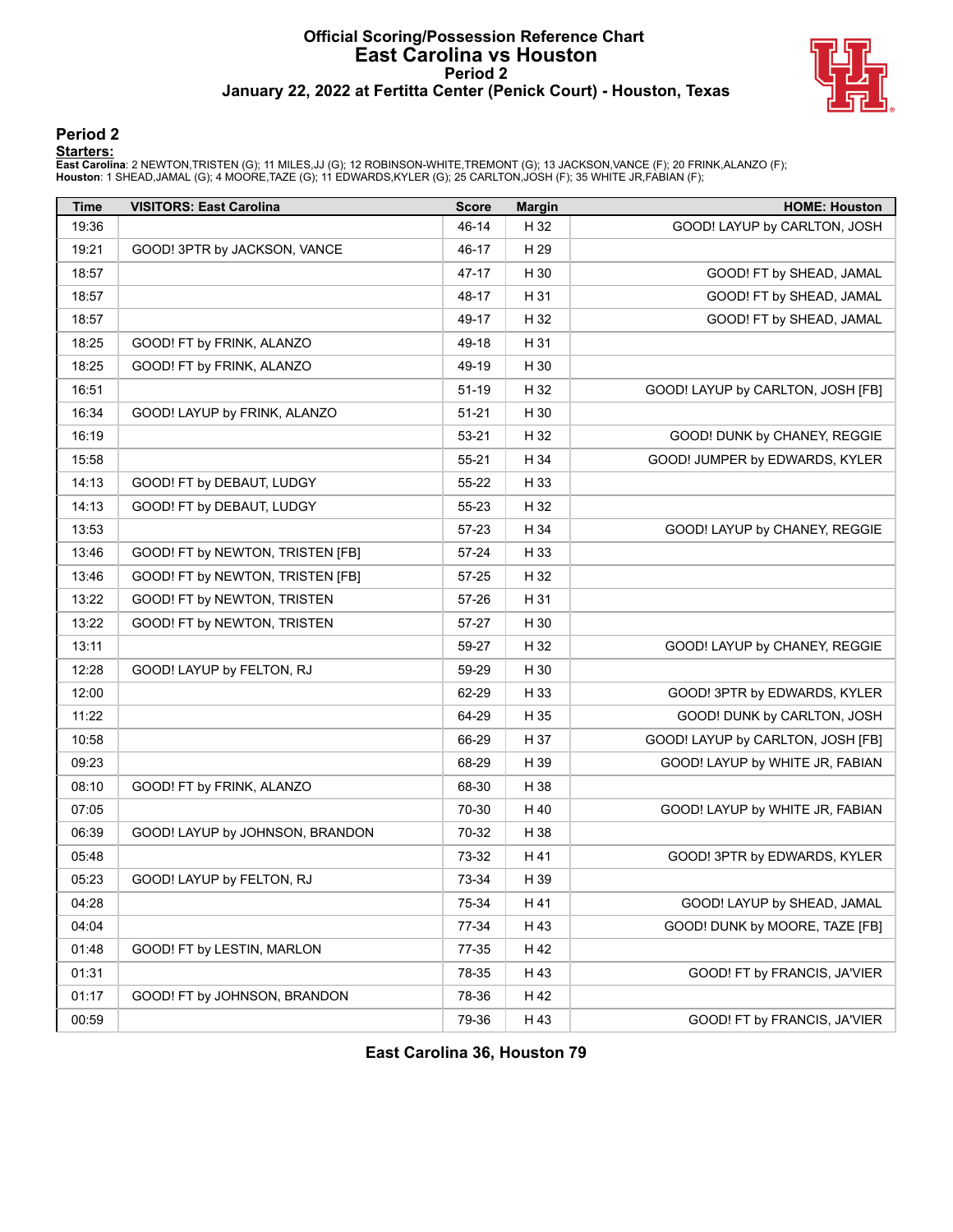#### **Official Substitutions Log East Carolina vs Houston Period 1 January 22, 2022 at Fertitta Center (Penick Court) - Houston, Texas**



| <b>VISITORS: East Carolina</b>      | <b>Time</b> | <b>Score</b> | <b>HOME: Houston</b>       |
|-------------------------------------|-------------|--------------|----------------------------|
| 2 NEWTON, TRISTEN                   |             |              | 1 SHEAD, JAMAL             |
| 11 MILES, JJ                        |             |              | 4 MOORE, TAZE              |
| 12 ROBINSON-WHITE, TREMONT          |             |              | 11 EDWARDS, KYLER          |
| 13 JACKSON, VANCE                   |             |              | 25 CARLTON, JOSH           |
| 20 FRINK, ALANZO                    |             |              | 35 WHITE JR, FABIAN        |
| SUB OUT: 12 ROBINSON-WHITE, TREMONT | 16:35       | $0 - 7$      |                            |
| SUB IN: 3 FELTON, RJ                | 16:35       |              |                            |
|                                     | 14:47       | $2 - 10$     | SUB OUT: SHEAD, JAMAL      |
|                                     | 14:47       |              | SUB OUT: CARLTON, JOSH     |
|                                     | 14:47       |              | SUB IN: WALKER JR., RAMON  |
|                                     | 14:47       |              | SUB IN: CHANEY, REGGIE     |
| SUB OUT: 20 FRINK, ALANZO           | 13:54       | $2 - 15$     |                            |
| SUB IN: 21 DEBAUT.LUDGY             | 13:54       |              |                            |
|                                     | 13:40       | $2 - 15$     | SUB OUT: MOORE, TAZE       |
|                                     | 13:40       |              | SUB IN: SHEAD, JAMAL       |
| SUB OUT: 13 JACKSON, VANCE          | 13:40       |              |                            |
| SUB IN: 23 JOHNSON, BRANDON         | 13:40       |              |                            |
|                                     | 13:17       | $2 - 17$     | SUB OUT: WHITE JR, FABIAN  |
|                                     | 13:17       |              | SUB IN: ROBERTS, J'WAN     |
| SUB OUT: 11 MILES, JJ               | 13:17       |              |                            |
| SUB IN: 12 ROBINSON-WHITE, TREMONT  | 13:17       |              |                            |
| SUB OUT: 2 NEWTON, TRISTEN          | 12:31       | $2 - 20$     |                            |
| SUB IN: 1 SMALL, JAVON              | 12:31       |              |                            |
|                                     | 12:31       |              | SUB OUT: EDWARDS, KYLER    |
|                                     | 12:31       |              | SUB IN: MOORE, TAZE        |
|                                     | 12:31       |              | SUB OUT: CHANEY, REGGIE    |
|                                     | 12:31       |              | SUB IN: CARLTON, JOSH      |
|                                     | 10:40       | $4 - 23$     | SUB OUT: SHEAD, JAMAL      |
|                                     | 10:40       |              | SUB IN: EDWARDS, KYLER     |
| SUB OUT: 3 FELTON, RJ               | 10:40       |              |                            |
| SUB IN: 2 NEWTON, TRISTEN           | 10:40       |              |                            |
|                                     | 08:57       | $4 - 25$     | SUB OUT: WALKER JR., RAMON |
|                                     | 08:57       |              | SUB OUT: ROBERTS, J'WAN    |
|                                     | 08:57       |              | SUB IN: SHEAD, JAMAL       |
|                                     | 08:57       |              | SUB IN: WHITE JR, FABIAN   |
| SUB OUT: 1 SMALL, JAVON             | 08:57       |              |                            |
| SUB OUT: 21 DEBAUT, LUDGY           | 08:57       |              |                            |
| SUB OUT: 23 JOHNSON, BRANDON        | 08:57       |              |                            |
| SUB IN: 11 MILES, JJ                | 08:57       |              |                            |
| SUB IN: 13 JACKSON, VANCE           | 08:57       |              |                            |
| SUB IN: 20 FRINK, ALANZO            | 08:57       |              |                            |
|                                     | 07:13       | $4 - 30$     | SUB OUT: MOORE, TAZE       |
|                                     | 07:13       |              | SUB IN: WALKER JR., RAMON  |
| SUB OUT: 12 ROBINSON-WHITE, TREMONT | 06:18       | $4 - 32$     |                            |
| SUB IN: 3 FELTON, RJ                | 06:18       |              |                            |
| SUB OUT: 20 FRINK, ALANZO           | 05:48       | $6 - 32$     |                            |
| SUB IN: 21 DEBAUT, LUDGY            | 05:48       |              |                            |
|                                     | 04:50       | $7 - 34$     | SUB OUT: WHITE JR, FABIAN  |
|                                     | 04:50       |              | SUB IN: ROBERTS, J'WAN     |
|                                     | 04:35       | $7 - 34$     | SUB OUT: EDWARDS, KYLER    |
|                                     | 04:35       |              | SUB IN: MOORE, TAZE        |
|                                     | 04:35       |              | SUB OUT: CARLTON, JOSH     |
|                                     | 04:35       |              | SUB IN: FRANCIS, JA'VIER   |
| SUB OUT: 2 NEWTON, TRISTEN          | 04:35       |              |                            |
| SUB IN: 1 SMALL, JAVON              | 04:35       |              |                            |
|                                     | 02:05       | $11 - 41$    | SUB OUT: MOORE, TAZE       |
|                                     | 02:05       |              | SUB IN: ARMBRESTER, ROBBIE |
| SUB OUT: 1 SMALL, JAVON             | 02:05       |              |                            |
| SUB OUT: 11 MILES, JJ               | 02:05       |              |                            |
| SUB IN: 2 NEWTON, TRISTEN           | 02:05       |              |                            |
| SUB IN: 12 ROBINSON-WHITE, TREMONT  | 02:05       |              |                            |
|                                     | 01:54       | $12 - 41$    | SUB OUT: WALKER JR., RAMON |
|                                     | 01:54       |              | SUB IN: EDWARDS, KYLER     |
| SUB OUT: 2 NEWTON, TRISTEN          | 00:46       | $14 - 41$    |                            |
| SUB IN: 1 SMALL, JAVON              | 00:46       |              |                            |